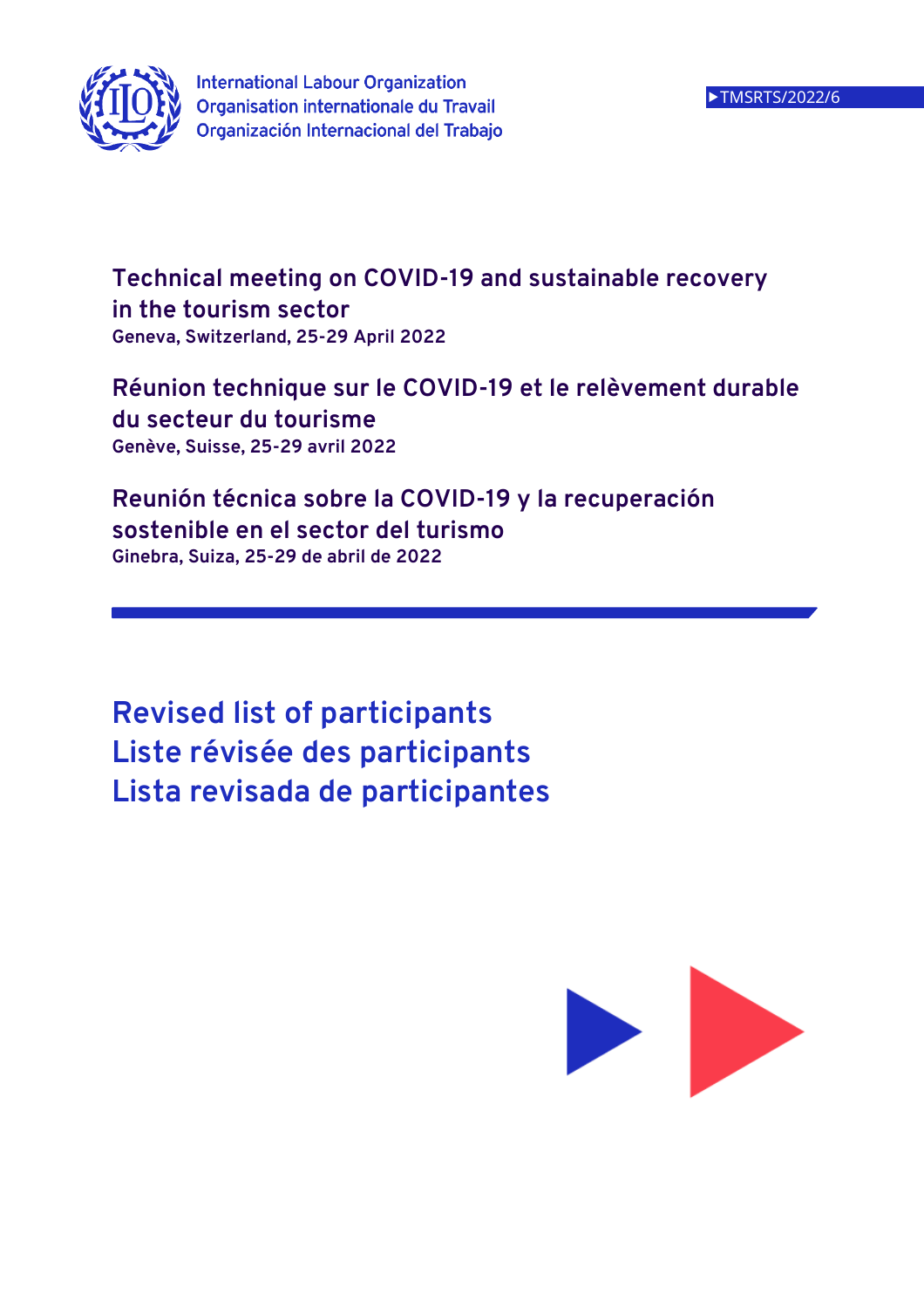# **Chairperson Président Presidente**

Mme Joséphine Andriamamonjiarison Conseiller, Groupement des Entreprises de Madagascar (GEM)

Revised list of participants Liste révisée des participants Lista revisada de participantes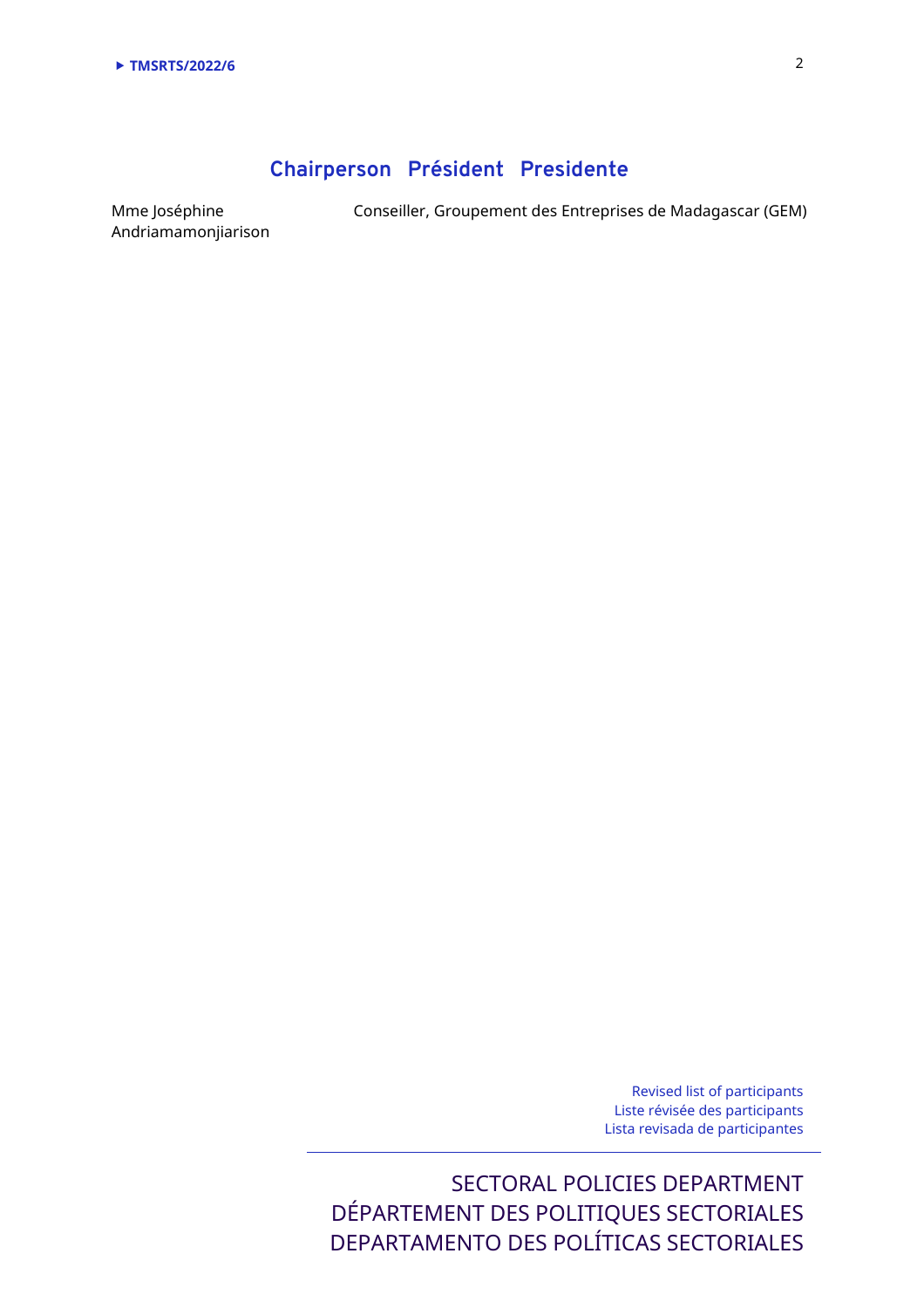# **Governments representatives and advisers Representants des gouvernements et conseillers techniques Representantes de los gobiernos y consejeros técnicos**

### **ALBANIA ALBANIE ALBANIA**

| Ms Kornelia Ferizaj | Acting General Director, National Tourism Agency, Ministry of<br><b>Tourism and Environment</b>                                                                   |
|---------------------|-------------------------------------------------------------------------------------------------------------------------------------------------------------------|
|                     | ALGERIA ALGÉRIE ARGELIA                                                                                                                                           |
| Mme Regueb Ouahiba  | Sous-directrice des conventions internationales et de la sécurité<br>sociale, Mission Permanente de la République Algérienne<br>Démocratique et Populaire, Genève |

## **ARGENTINA ARGENTINE ARGENTINA**

| Sra. Fernanda Lorena | Coordinadora de empleo Joven, Coordinación de Empleo Joven,  |
|----------------------|--------------------------------------------------------------|
| Bersusky             | Subsecretaría de Promoción del Empleo, Secretaría de Empleo, |
|                      | Ministerio de Trabajo, Empleo y Seguridad Social             |

Adviser / Conseillère technique / Consejera técnica

| Sra. María Victoria Castillo | Directora General de Estudios y Estadísticas Laborales,            |
|------------------------------|--------------------------------------------------------------------|
| Videla                       | Subsecretaría de Planificación Estudios y Estadísticas, Ministerio |
|                              | de Trabajo, Empleo y Seguridad Socia                               |

Sra. Mariana Cecilia Rabaia

## **AZERBAIJAN AZERBAÏDJAN AZERBAIYÁN**

| Mr Azer Orujov | Senior Consultant for the Tourism Industry and Projects Sector, |
|----------------|-----------------------------------------------------------------|
|                | State Tourism Agency of the Republic of Azerbaijan              |

Adviser / Conseiller technique / Consejero técnico

| Mr Javanshir Bayramov | Leading Advisor for the Cooperation with International         |
|-----------------------|----------------------------------------------------------------|
|                       | Organizations and Protocol Sector, State Tourism Agency of the |
|                       | Republic of Azerbaijan                                         |

Revised list of participants Liste révisée des participants Lista revisada de participantes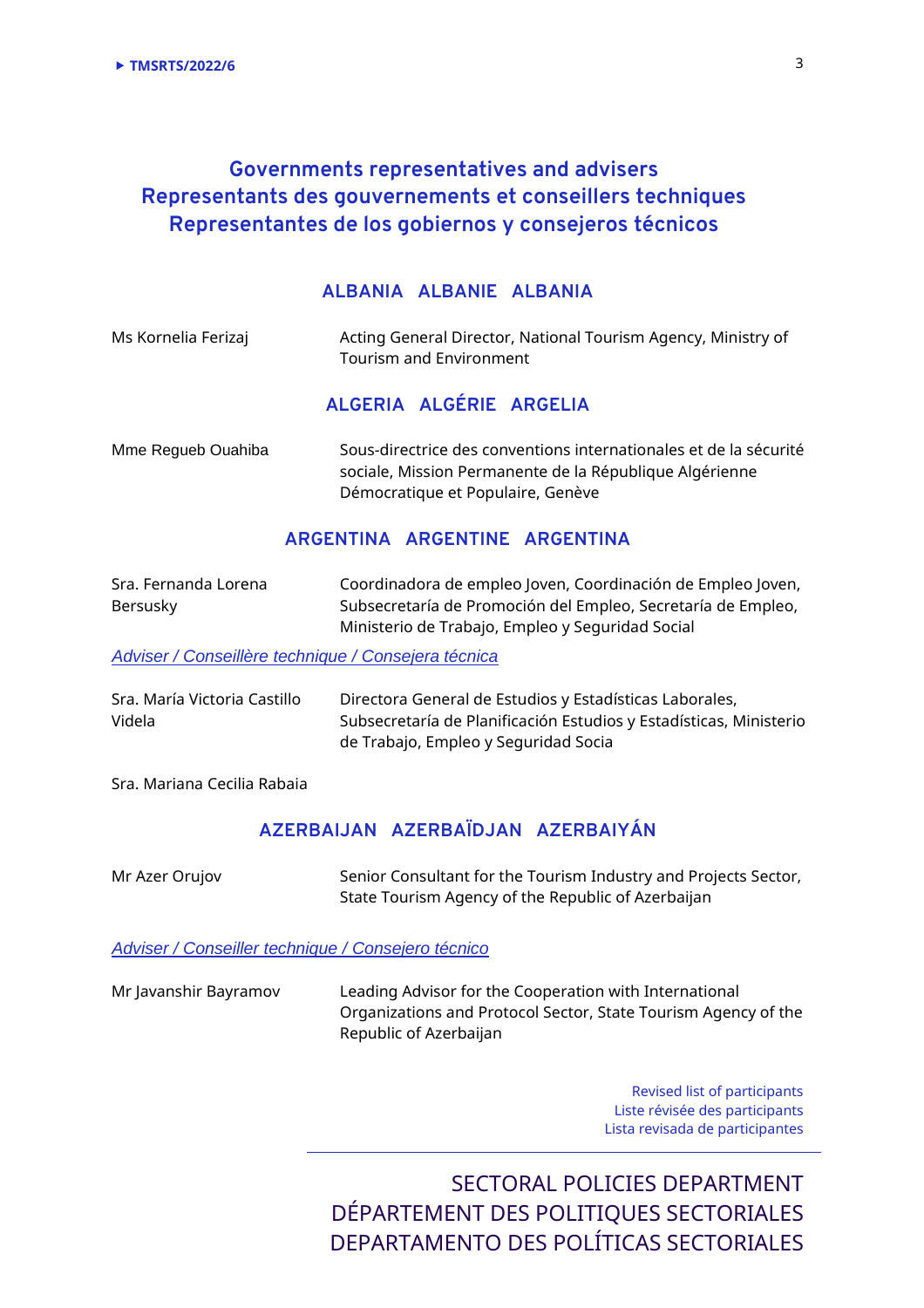## **BAHRAIN BAHREÏN BAHREIN**

Ms Maryam Ahmed Toorani Director of Marketing and Promotion Department, Bahrain Tourism and Exhibitions Authority

### **BARBADOS BARBADE BARBADOS**

| Ms Kerry Allen                                      | Research Officer 1, Ministry of Tourism and International<br>Transport                               |
|-----------------------------------------------------|------------------------------------------------------------------------------------------------------|
| Adviser / Conseillère technique / Consejera técnica |                                                                                                      |
| Ms Renice Medford                                   | Manager, Product Development - Guest Experiences, Ministry of<br>Tourism and International Transport |
|                                                     | <b>BELIZE BELIZE BELICE</b>                                                                          |
| Mr Raymond Mossiah                                  | <b>Chief Tourism Officer</b>                                                                         |
|                                                     | <b>BOTSWANA</b>                                                                                      |
| Mr Michael Koorapetse                               | Labour Attache, Permanent Mission of the Republic of Botswana to<br>the United Nations, Geneva       |
|                                                     | <b>BRAZIL BRÉSIL BRASIL</b>                                                                          |
| Sr. Sylvio Eugênio de A.<br>Medeiros                | Subsecretario de Políticas del Trabajo, Ministerio del Trabajo                                       |

Adviser / Conseiller technique / Consejero técnico

| Sr. Thiago Freire Laporte | Auditor Fiscal del Trabajo, Ministerio del Trabajo |  |
|---------------------------|----------------------------------------------------|--|
|---------------------------|----------------------------------------------------|--|

Sr. Rodrigo Meirelles G. Coelho

> Revised list of participants Liste révisée des participants Lista revisada de participantes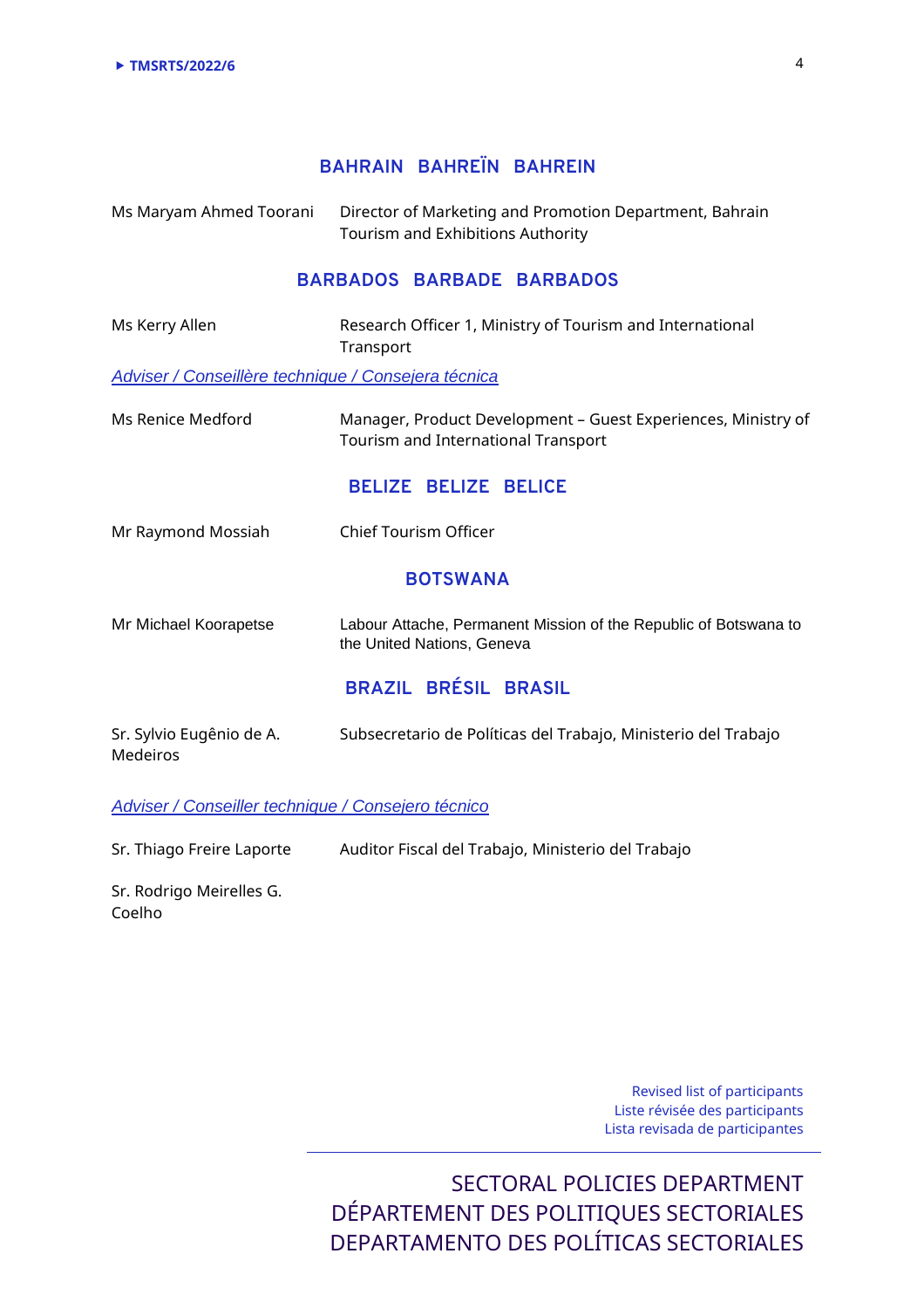### **CAMBODIA CAMBODGE CAMBOYA**

Mr Thunsereibandith Ngeth Labour Attaché, Permanent Mission of the Kingdom of Cambodia to the United Nations, Geneva

Adviser / Conseiller technique / Consejero técnico

Mr Narith Manh Deputy Director, Labour Inspection Department, Ministry of Labour and Vocational Training

Ms Ratha Skun

### **CAMEROON CAMEROUN CAMERÚN**

M. Parfait Abouga Ndzana Chef, Cellule de la Coopération Technique, Ministère du Travail et de la Sécurité Sociale

Adviser / Conseiller technique / Consejero técnico

M. Aboubakary Doudy Chef, Division de la Planification et de la Coopération, Ministère du Tourisme et des Loisirs

## **CHINA CHINE CHINA**

Ms Meifeng Duan Third Secretary, Permanent Mission of the People's Republic of China to the United Nations, Geneva

## **CÔTE D'IVOIRE**

M. Fagama Klo Directeur Général. Industrie Touristique et Hôtelière, Ministère du Tourisme et des Loisirs

Adviser / Conseillère technique / Consejera técnica

Mme Akissi Emma Kouakou Directeur des Activités Touristiques, Ministère du Tourisme et des Loisirs

## **DEMOCRATIC REPUBLIC OF THE CONGO RÉPUBLIQUE DÉMOCRATIQUE DU CONGO REPÚBLICA DEMOCRÁTICA DEL CONGO**

| M. Socrate Célestin Nsiku | Président, Commission peramentne Education, Formation et |
|---------------------------|----------------------------------------------------------|
| Wa Nsiku                  | Emploi, Conseil Economique et Social                     |

Revised list of participants Liste révisée des participants Lista revisada de participantes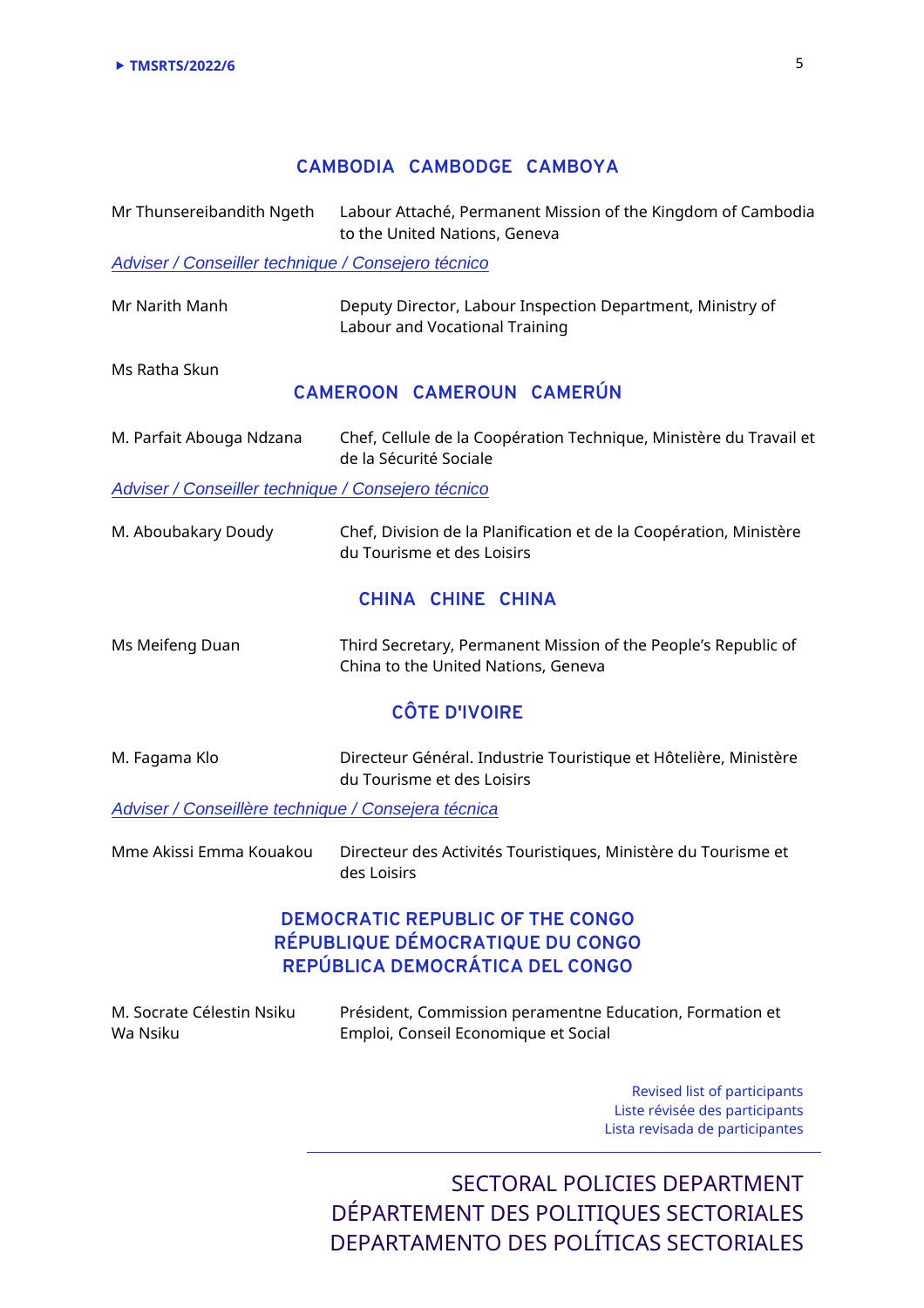### **ECUADOR EQUATEUR ECUADOR**

| Sra. Gabriela Jaramillo | Directora de Políticas y Normas de Trabajo y Empleo, Ministerio del<br>Trabajo |
|-------------------------|--------------------------------------------------------------------------------|
|                         | Adviser / Conseillère technique / Consejera técnica                            |
| Sra. María José Navas   | Directora de Competitividad, Ministerio de Turismo                             |
|                         | <b>EGYPT EGYPTE EGIPTO</b>                                                     |

Ms Inas Elsawy Senior Researcher, Central Department for Foreign Relations, Ministry of Manpower

#### Adviser / Conseillère technique / Consejera técnica

Ms Amira Fathy Senior Researcher, Central Department for Foreign Relations, Ministry of Manpower

Ms Reem Faisal

### **GABON GABON GABÓN**

M. Ferdinand Mangongo Conseiller chargé des questions sociales et des relations avec l'OIT, Mission Permanente de la République Gabonaise auprès des Nations Unies

#### **GUYANA**

Ms Gweneth King **Occupational Safety and Health Consultant, Ministry of Labour** 

Adviser / Conseiller technique / Consejero técnico

Mr Omari Joseph Product Development Officer, Ministry of Tourism, Industry and Commerce

> Revised list of participants Liste révisée des participants Lista revisada de participantes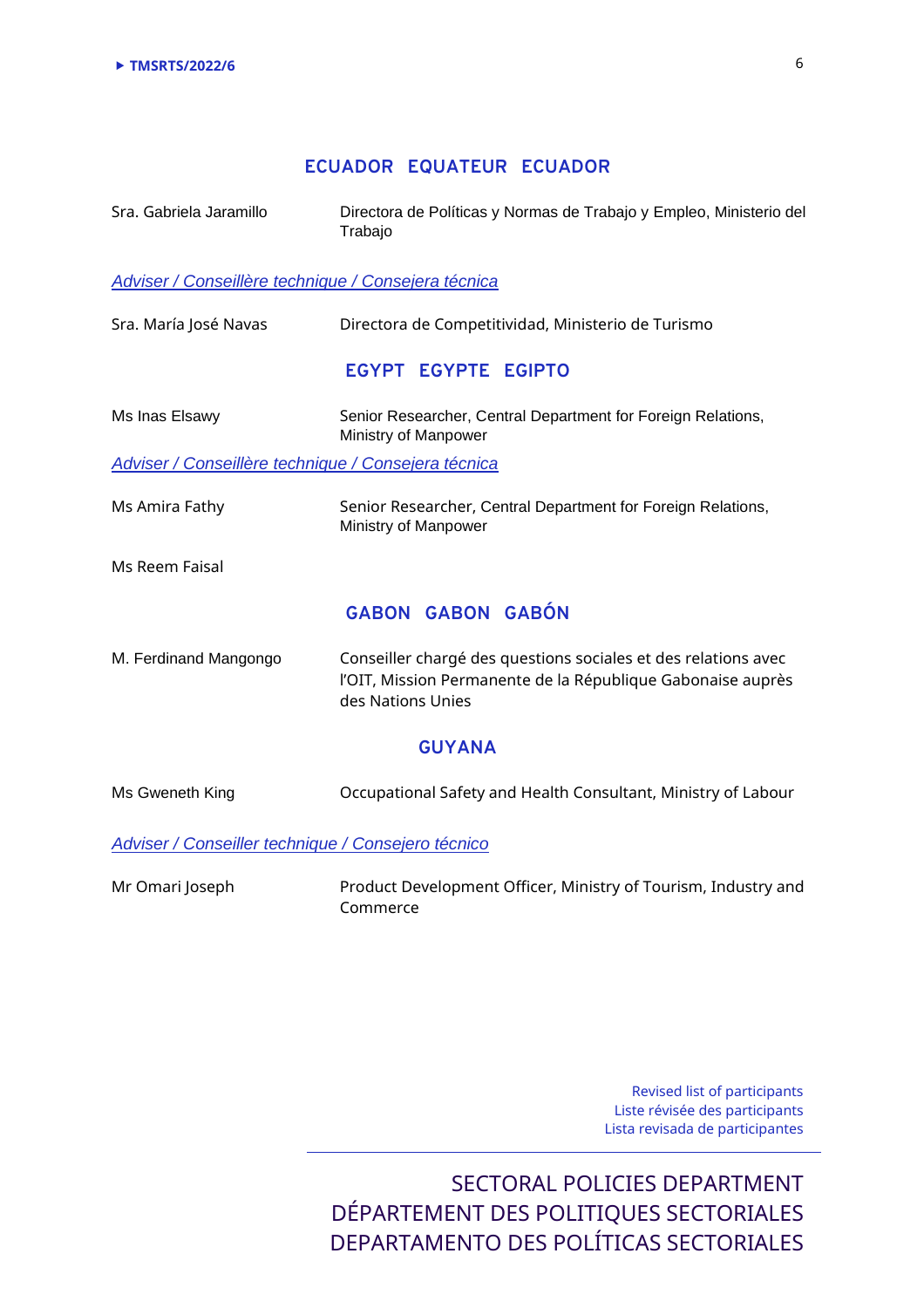#### **INDIA INDE INDIA**

Mr Gyan Bhushan Economic Adviser, Ministry of Tourism

Adviser / Conseiller technique / Consejero técnico

Mr Alok Sharma Director, Indian Institute of Tourism and Travel Management, Ministry of Tourism

### **INDONESIA INDONÉSIE INDONESIA**

Ms Tetty D. S. Ariyanto Commissioner / Coordinator, Institutional Relations and Quality Assurance, Indonesia Professional Certification Authority (IPCA)

Adviser / Conseiller technique / Consejero técnico

| Mr William Kalua Putra | Assistant Deputy Director for Multilateral Tourism Cooperation,  |
|------------------------|------------------------------------------------------------------|
|                        | Directorate of Inter-institutional Relation, Ministry of Tourism |
|                        | and Creative Economy                                             |

Ms Nara Masista Rakhmatia

## **IRAN (ISLAMIC REPUBLIC OF) IRAN (RÉPUBLIQUE ISLAMIQUE D') IRÁN (REPÚBLICA ISLAMICA DEL)**

| Mr Babak Yavarifar | Tourism Advisor, International Department, Ministry of |
|--------------------|--------------------------------------------------------|
|                    | Cooperatives, Labour and Social Welfare                |

#### **IRAQ**

Ms Majedaa Mana'a Directorate of labor and vocational training, Ministry of Labor and Social Affairs

Adviser / Conseiller technique / Consejero técnico

Mr Husham Jouad Directorate of labor and vocational training, Ministry of Labor and Social Affairs

Ms Sura Khalid Abdull Razag

Revised list of participants Liste révisée des participants Lista revisada de participantes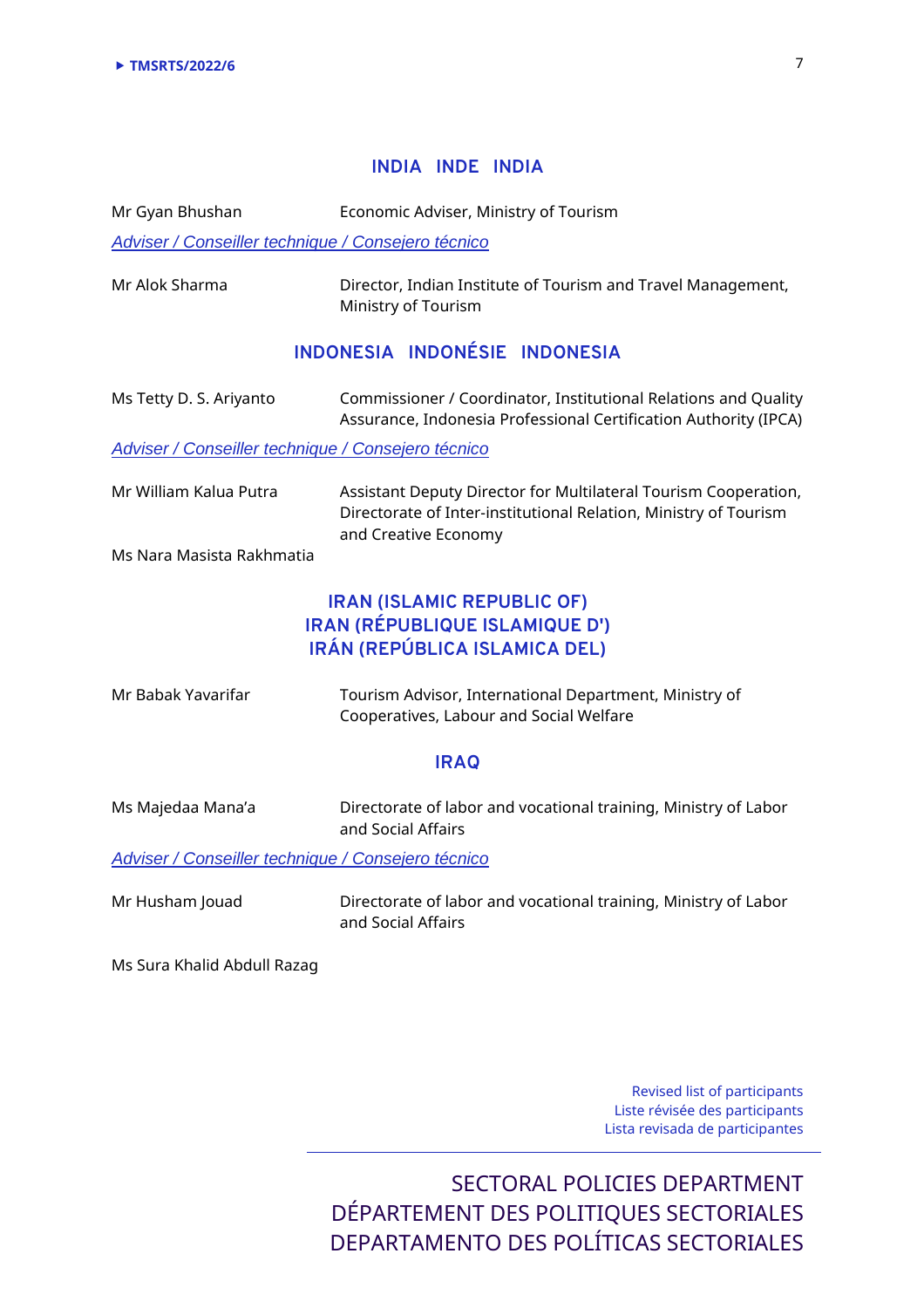### **ITALY ITALIE ITALIA**

Ms Milena Piasente Executive, Ministry of Tourism Adviser / Conseiller technique / Consejero técnico Mr Simone Landini Diplomatic Advisor, Ministry of Tourism **JAMAICA JAMAÏQUE JAMAICA**  Ms Tyesha Turner Director, Tourism Trade and International Relations, Ministry of Tourism **KENYA**  Ms Millicent Muli Minister Counsellor Labour, Permanent Mission of the Republic of Kenya to the United Nations, Geneva **LATVIA LETTONIE LETONIA**  Ms Ksenia Tkacenko Senior Expert, Ministry of Economy **MALAYSIA MALAISIE MALASIA**  Ms Noor Arzila Binti Ariffin Labour Attache, Permanent Mission of Malaysia to the United Nations, Geneva **REPUBLIC OF MOLDOVA RÉPUBLIQUE DE MOLDOVA REPÚBLICA DE MOLDOVA**  Mr Andre Chistol Head, Tourism Department, Ministry of Culture **NAMIBIA NAMIBIE NAMIBIA**  Mr Sebulon Chicalu Director for Tourism and Gaming, Ministry of Environment, Forestry and Tourism Adviser / Conseiller technique / Consejero técnico Mr Elias Amunyela Attaché (Labour Affairs), Permanent Mission of the Republic of Namibia to the United Nations, Geneva

Revised list of participants Liste révisée des participants Lista revisada de participantes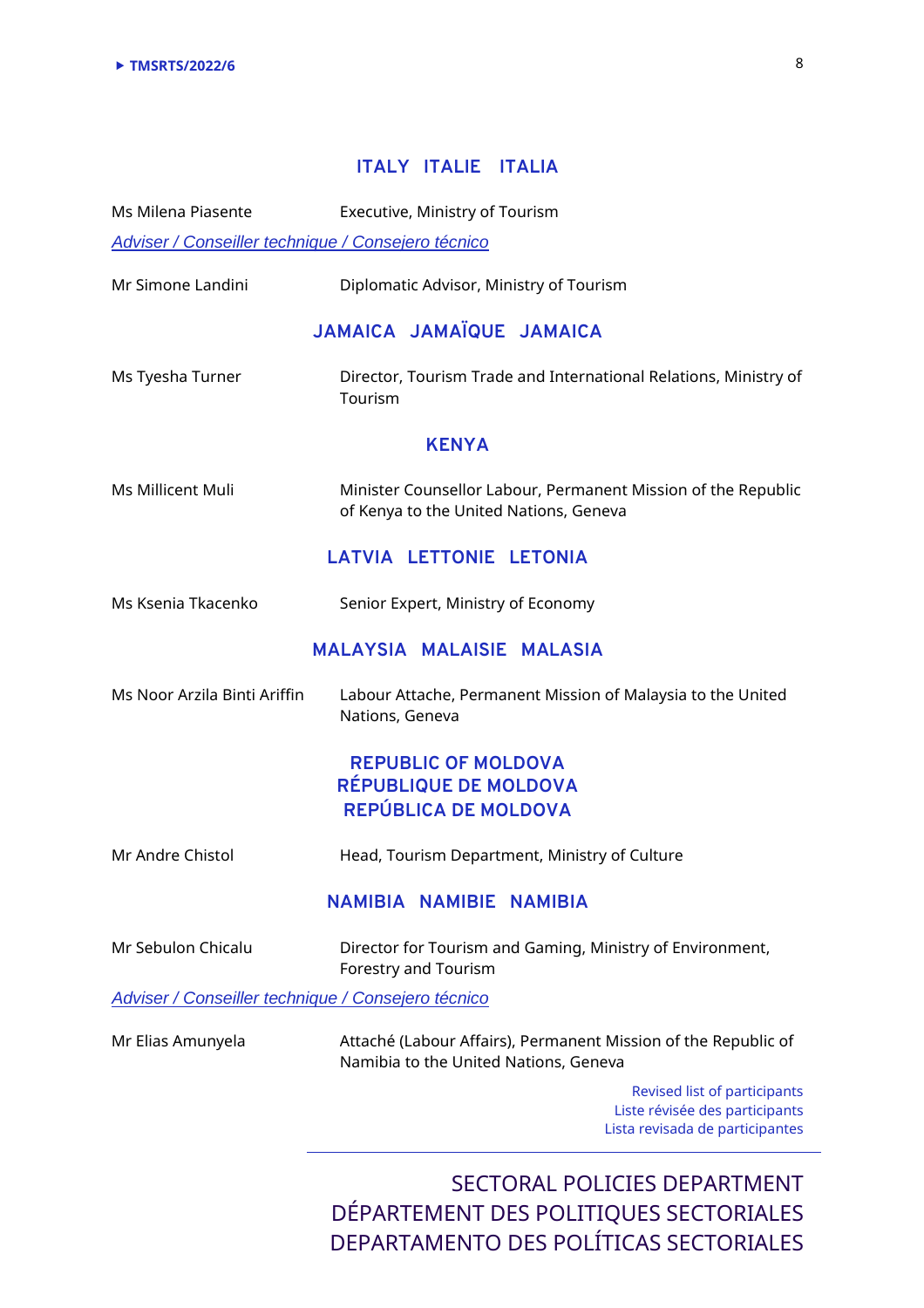## **NETHERLANDS PAYS-BAS PAÍSES BAJOS**

Mr Roel van de Ven **Attaché Social Affairs and Employment**, Permanent Representation of the Kingdom of the Netherlands to the United Nations, Geneva

#### **NICARAGUA**

Sr. Odel González Guevara Director General de Políticas de Empleo y Salario, Ministerio del Trabajo

Adviser / Conseiller technique / Consejero técnico

Sr. Martín García Raudez Director General de Higiene y Seguridad, Ministerio del Trabajo

#### **NIGERIA NIGÉRIA NIGERIA**

Mr Precious Ovhabonosa Assistant Chief Tourism Officer, Federal Ministry of Labour and Employment

### **PAKISTAN PAKISTAN PAKISTÁN**

Mr Muhammad Abdullah First Secretary, Permanent Mission of Pakistan to the United Nations, Geneva

#### **POLAND POLOGNE POLONIA**

Mr Rafal Wilczkowski Counsellor, Tourism Department, Ministry of Sport and Tourism

#### **PORTUGAL**

Sra. Ana Paula Pais Diretora Coordenadora da Direcção de Formação, Turismo de Portugal, I.P.

Adviser / Conseiller technique / Consejero técnico

Sr. Filipe Nunes Conseiller, Mission permanente du Portugal auprès des Nations Unis, Genève

> Revised list of participants Liste révisée des participants Lista revisada de participantes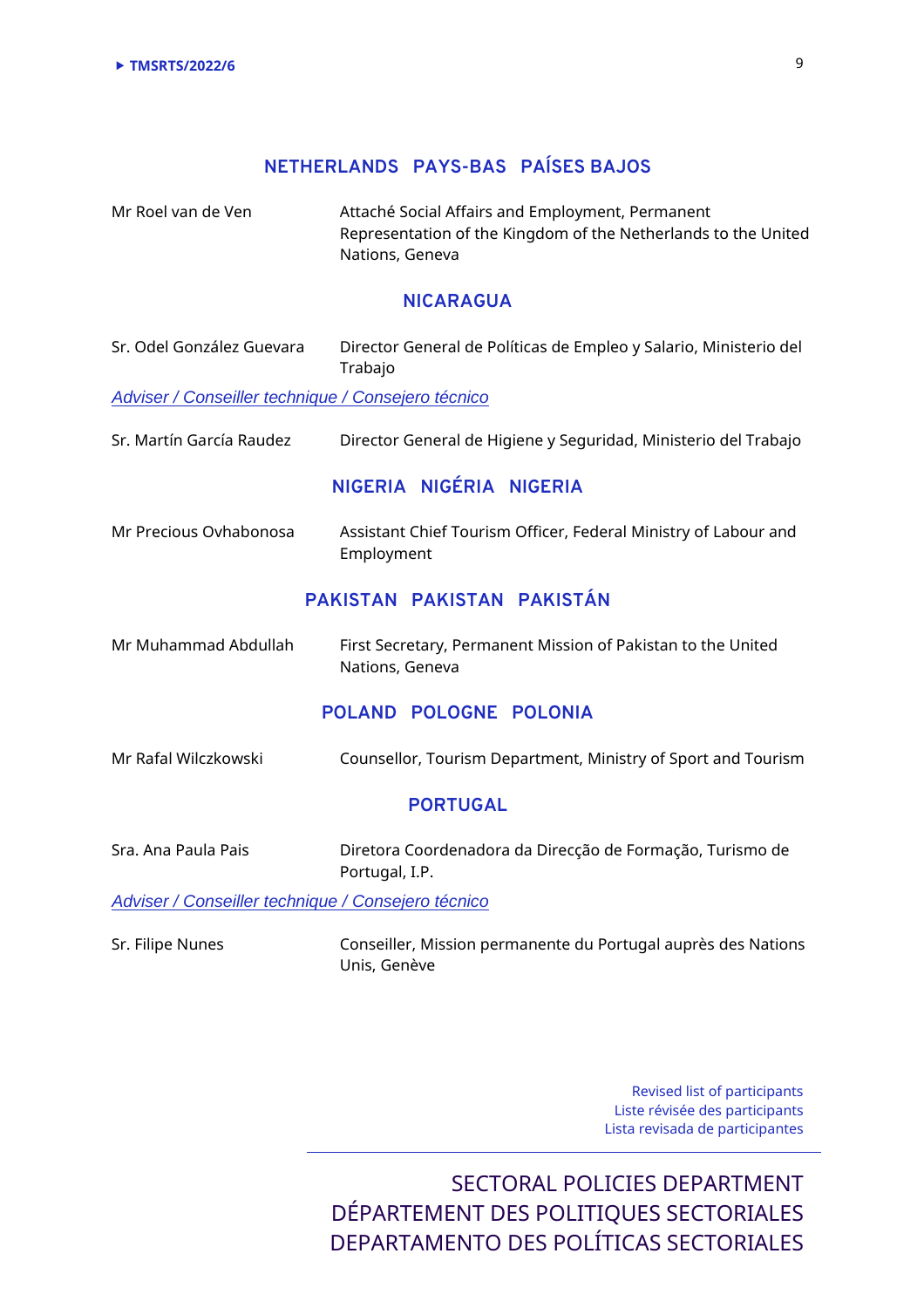### **SEYCHELLES**

Ms Susan Morel Chief Policy Analyst, Ministry of Employment and Social Affairs Adviser / Conseiller technique / Consejero técnico

Mr Leeroy Camille Senior Research Officer, Ministry of Employment and Social Affairs

#### **SRI LANKA**

| Ms Bavatharine Gobikanth | Assistant Commissioner of Labour, Department of Labour, |
|--------------------------|---------------------------------------------------------|
|                          | Ministry of Labour                                      |

#### **TOGO**

| Mr Afèignindou Gnassingbe | Ministre conseiller, Mission permanente du Togo auprès des |
|---------------------------|------------------------------------------------------------|
|                           | Nations Unies, Genève                                      |

#### **URUGUAY**

| Sra. Yiliana Abimorad | Segunda Secretaria, Misión Permanente del Uruguay ante las |
|-----------------------|------------------------------------------------------------|
|                       | Naciones Unidas, Ginebra                                   |

#### **ZIMBABWE**

Mr Nomore Nhema General Secretary, National Employment Council for the Tourism Industry Zimbabwe

Adviser / Conseiller technique / Consejero técnico

Mr Douglas Runyowa Chief Director, Tourism and Hospitality Management

Revised list of participants Liste révisée des participants Lista revisada de participantes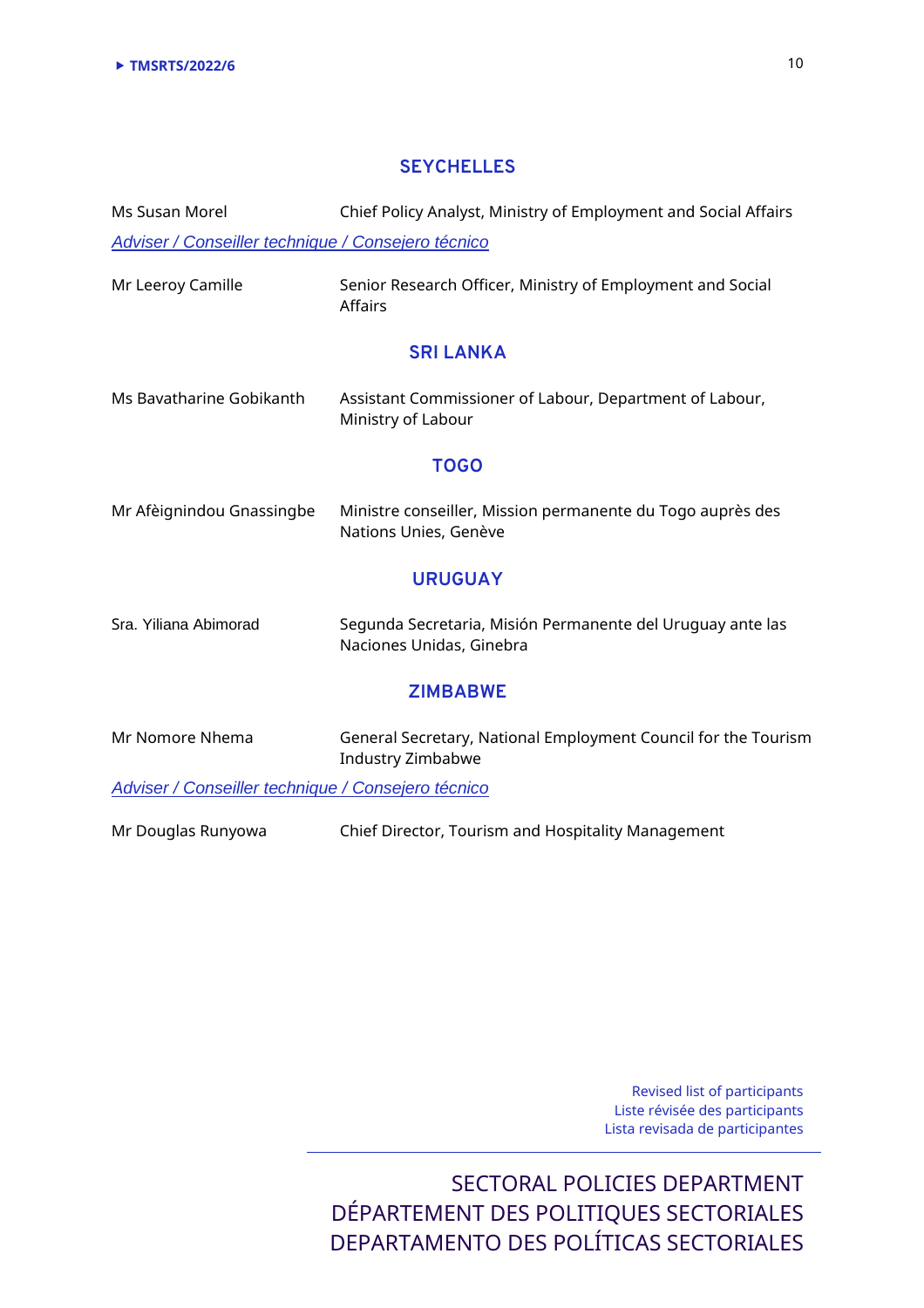## **Governments observers Gouvernements observateurs Gobiernos observadores**

### **BELGIUM BELGIQUE BÉLGICA**

| Mme Thérèse Boutsen | Conseillère, Mission permanente de la Belgique auprès des |
|---------------------|-----------------------------------------------------------|
|                     | Nations Unies, Genève                                     |

### **COLOMBIA COLOMBIE COLOMBIA**

| Sra. Maria Forero | Consejera, Misión Permanente de Colombia ante las Naciones |
|-------------------|------------------------------------------------------------|
|                   | Unidas, Ginebra                                            |

Sra. Alejandra Jiménez Pasante, Misión Permanente de Colombia ante las Naciones Unidas, Ginebra

#### **GUATEMALA**

| Sra. María Isabel Asturias | Asesora en materia de salud y seguridad ocupacional,        |
|----------------------------|-------------------------------------------------------------|
| Guzmán                     | Viceministerio de Administración del Trabajo, Ministerio de |
|                            | Trabajo y Previsión Social                                  |

#### Sra Judith Rivera **Julie 1 State State 1 State 1 State 1 State 1 State 1 State 1 State 1 State 1 State 1 State 1 State 1 State 1 State 1 State 1 State 1 State 1 State 1 State 1 State 1 State 1 State 1 State 1 State 1 State** Guatemalteco de Turismo

### **LUXEMBOURG LUXEMBOURG LUXEMBURGO**

| Mme Ricarda Braun           | Attachée stagiaire, Direction générale du tourisme                                    |
|-----------------------------|---------------------------------------------------------------------------------------|
|                             | MEXICO MEXIQUE MÉXICO                                                                 |
| Sr. Luigi Paolo Cerda Ponce | Director Técnico de Apoyo Institucional, Secretaría del Trabajo y<br>Previsión Social |
| Sra. Sara Luna Camacho      | Segunda secretaria, Misión Permanente de México ante las<br>Naciones Unidas, Ginebra  |
| Sra. Rocío Morales Aguilar  | Subdirectora para la OIT, Secretaría del Trabajo y Previsión Social                   |
|                             |                                                                                       |

Revised list of participants Liste révisée des participants Lista revisada de participantes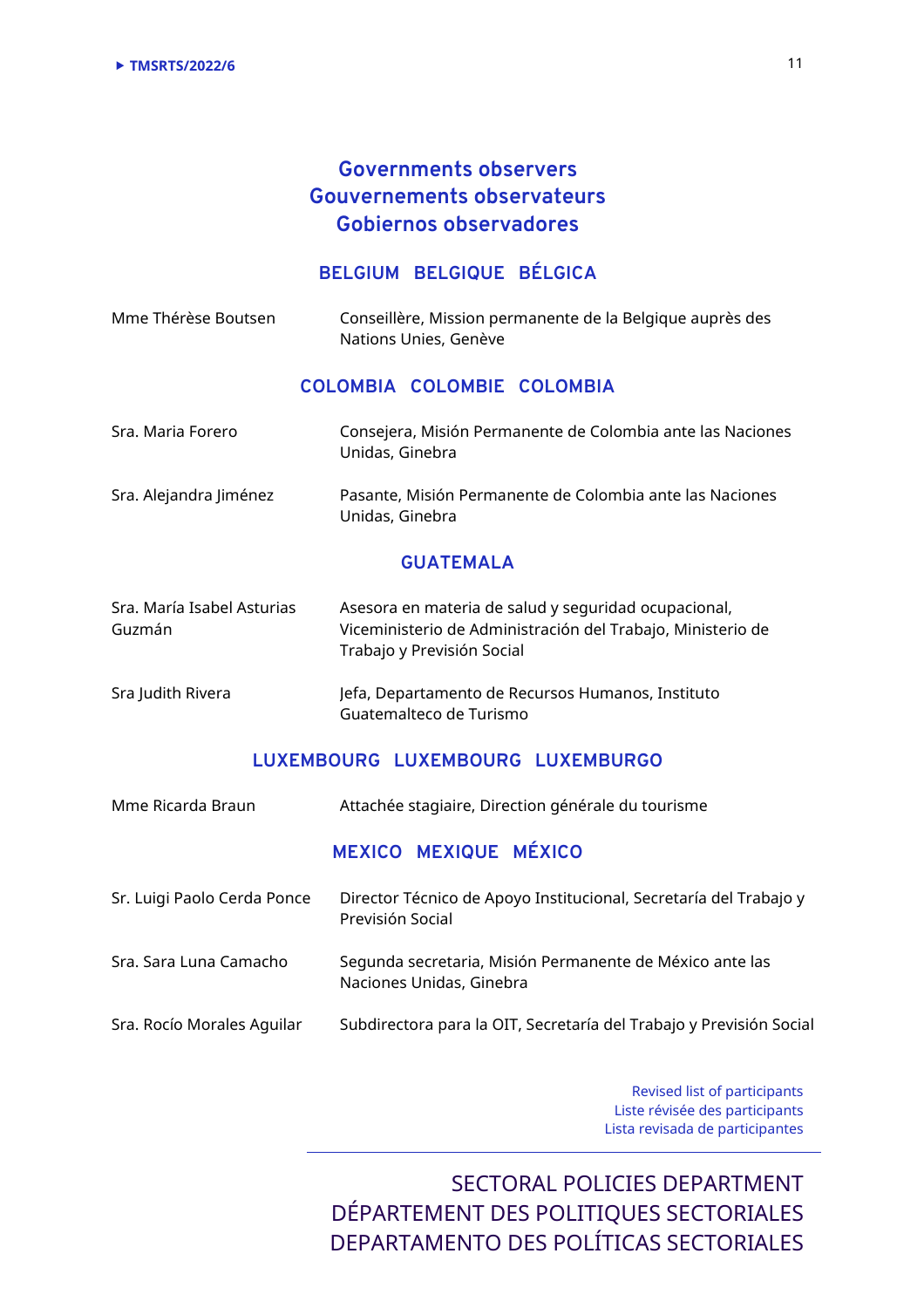| Sr. José Antonio Hernández<br>Vega | Asesor, Misión Permanente de México ante las Naciones Unidas,<br>Ginebra                                                                             |
|------------------------------------|------------------------------------------------------------------------------------------------------------------------------------------------------|
|                                    | SERBIA SERBIE SERBIA                                                                                                                                 |
| Ms Jelena Milenković-Orlić         | Acting Assistant Minister, Ministry of Trade, Tourism and<br>Telecommunications                                                                      |
|                                    | SLOVENIA SLOVÉNIE ESLOVENIA                                                                                                                          |
| Ms Jasna Radić                     | Secretary, Ministry of Economic Development and Technology                                                                                           |
|                                    | SPAIN ESPAGNE ESPAÑA                                                                                                                                 |
| Sra. Gloria Montes                 | Subdirección General de Políticas Activas de Empleo, Secretaría<br>de Estado de Empleo y Economía Social, Ministerio de Trabajo y<br>Economía Social |
| Sra. Mar González                  | Subdirección General de Políticas Activas de Empleo, Secretaría<br>de Estado de Empleo y Economía Social, Ministerio de Trabajo y<br>Economía Social |
|                                    | SWITZERLAND SUISSE SUIZA                                                                                                                             |

| M. Richard Kämpf            | Chef, Section de Tourisme, Secrétariat d'Etat à l'économie (SECO)       |
|-----------------------------|-------------------------------------------------------------------------|
| Mme Mireille Corger-Lattion | Experte, Section de Tourisme, Secrétariat d'Etat à l'économie<br>(SECO) |

# **THAILAND THAÏLANDE TAILANDIA**

| Mr Panupak Pongatichat | Director of International Affairs Division, Office of the Permanent<br>Secretary, Ministry of Tourism and Sports |
|------------------------|------------------------------------------------------------------------------------------------------------------|
| Ms Angkana Techagomain | Minister Counsellor (Labour), Permanent Mission of Thailand to<br>the United Nations, Geneva                     |

Revised list of participants Liste révisée des participants Lista revisada de participantes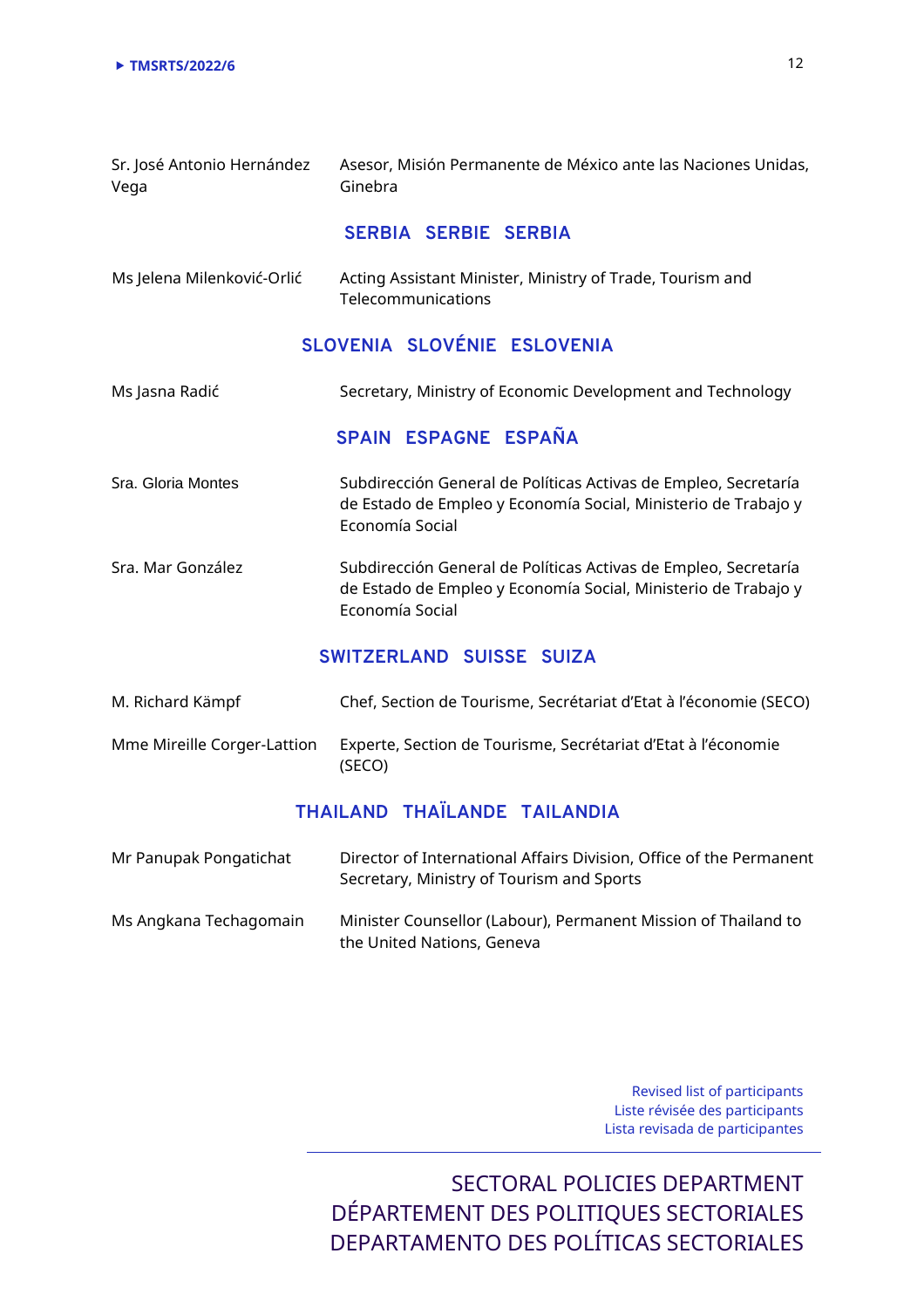## **TRINIDAD AND TOBAGO TRINITÉ-ET-TOBAGO TRINIDAD Y TABAGO**

| Ms Wendy Ann Lewis                    | Research Officer, Ministry of Tourism, Culture and the Arts                    |
|---------------------------------------|--------------------------------------------------------------------------------|
|                                       | TUNISIA TUNISIE TÚNEZ                                                          |
| Mme Mouna Mathlouthi<br><b>Ghliss</b> | Directrice Générale de la Coopération Internationale, Ministère<br>du Tourisme |
|                                       | <b>TURKEY TURQUIE TURQUÍA</b>                                                  |
| Mr Serdar Özkan                       | Counsellor, Permanent Mission of Turkey to the United Nations,<br>Geneva       |
| Mr Fatih Acar                         | Expert, Permanent Mission of Turkey to the United Nations, Geneva              |

Revised list of participants Liste révisée des participants Lista revisada de participantes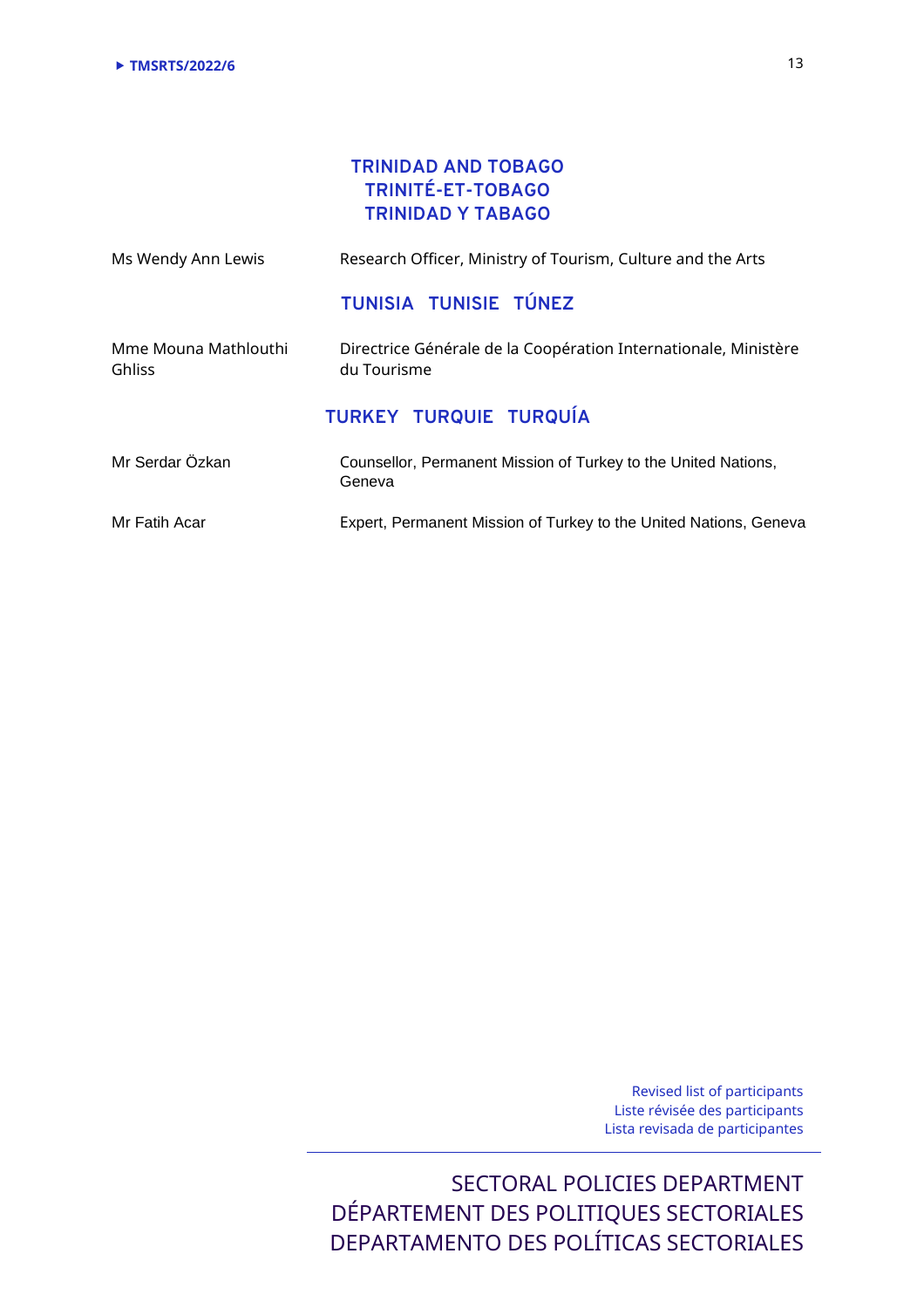# **Employers' representatives and advisers Représentants des employeurs et conseillers techniques Representantes de los empleadores y consejeros técnicos**

| Mr Ignacio Eduardo Capurro           | Asesor, Federación Empresaria Hotelera y Gastronómica de la<br>República Argentina (FEHGRA)                |
|--------------------------------------|------------------------------------------------------------------------------------------------------------|
| Ms Ingrid Fraser                     | Associate Director for Workforce and Tourism Policy, Australian<br>Chamber of Commerce and Industry (ACCI) |
| Ms Solomides Socrates                | Board Member, Association of Cyprus Tourist Enterprises<br>(ACTE)                                          |
| Mr Clifton Reader                    | President, Jamaica Hotel and Tourist Association                                                           |
| Mme Malalaniaina<br>Andriamampianina | Présidente du Conseil d'Administration, Aina RAVELOSON                                                     |
| Sr. Bonfim Afonso Cosme              | Consejero del Presidente, Cámara de Comercio, Industria,<br>agricultura e servicios de São Tomé y Príncipe |
| Mr Stephen Yee Fook Keong            | Deputy executive Director, Singapore National Employers<br>Federation                                      |
| Sra. Inmaculada Benito<br>Hernández  | Directora, Departamento de Turismo, Cultura y Deporte (CEOE)                                               |

Advisers / Conseillers techniques / Consejeros técnicos

| Sra. Manuela do Espirito<br>Santo Lima Rita | Administradora, Hotel Agosto Neto                                            |
|---------------------------------------------|------------------------------------------------------------------------------|
| Sr. Carlos Alberto Briones<br>Martínez      | Gerente general, AgroProgreso                                                |
| Sr. Donaldo Felipe Suazo<br>Zelaya          | Fiscal Junta Directiva, Cámara Nacional de Turismo de Honduras<br>(CANATURH) |

Revised list of participants Liste révisée des participants Lista revisada de participantes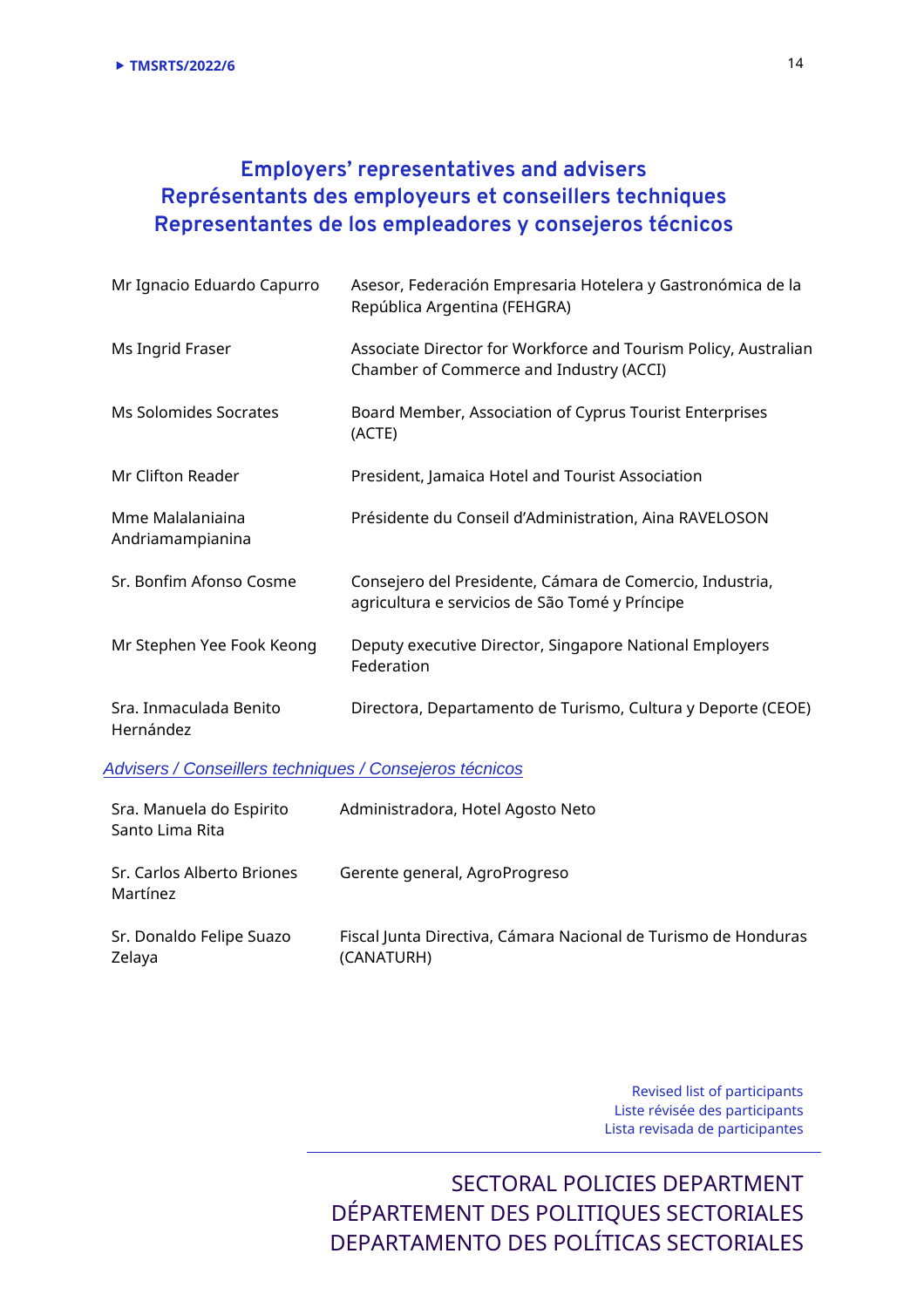# **Employers' secretariat Sécretariat des employeurs Secretariado de los empleadores**

Mr Matias Espinosa Adviser, International Organization of Employers (IOE)

Revised list of participants Liste révisée des participants Lista revisada de participantes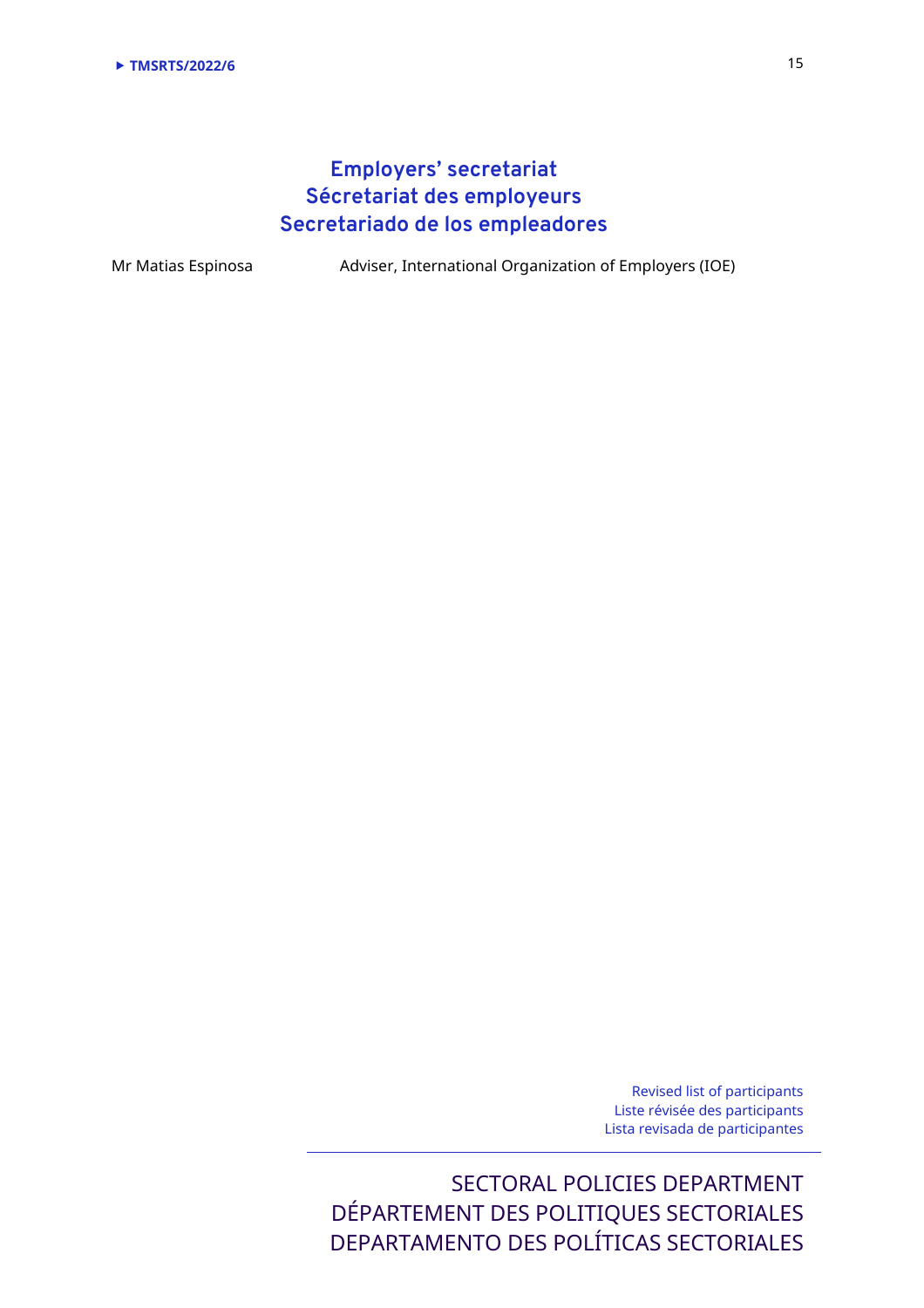# **Workers' representatives and advisers Représentants des travailleurs et conseillers techniques Representantes de los trabajadores y consejeros técnicos**

| Ms Kerstin Howald      | Tourism Sector Secretary, European Federation of Trade<br>Unions in the Food, Agriculture and Tourism (EFFAT)                                |
|------------------------|----------------------------------------------------------------------------------------------------------------------------------------------|
| Sr. Norberto Latorre   | Chair, Unión de Trabajadores del Turismo, Hoteleros y<br>Gastronómicos de la República de Argentina (UTHGRA)                                 |
| Mr Richard Moses Mauku | General Secretary, Hotels, Food, Tourism, Supermarkets and<br>Allied Workers' Union (HTS-Union)                                              |
| Ms Agnes Murithi       | Industrial Relations Officer, Kenya Union of Domestic Hotels<br><b>Educational Institutions Hospitals &amp; Allied Workers</b><br>(KUDHEIHA) |
| Ms Patricia Nyman      | South African Commercial Catering and Allied Workers Union<br>(SACCAWU)                                                                      |
| Ms Keysha Pérez        | Unión Nacional de Trabajadores Hoteleros y Gastronómicos<br>(UNATRAHOREST)                                                                   |
| Sra. Pilar Rato        | Adjunta Secretaria de Acción Sindical Internacional,<br>Federación de Servicios CC.OO                                                        |
| Mr Collin Virgo        | Assistant General Secretary, Bustamante Industrial Trade<br>Union (BITU)                                                                     |

Revised list of participants Liste révisée des participants Lista revisada de participantes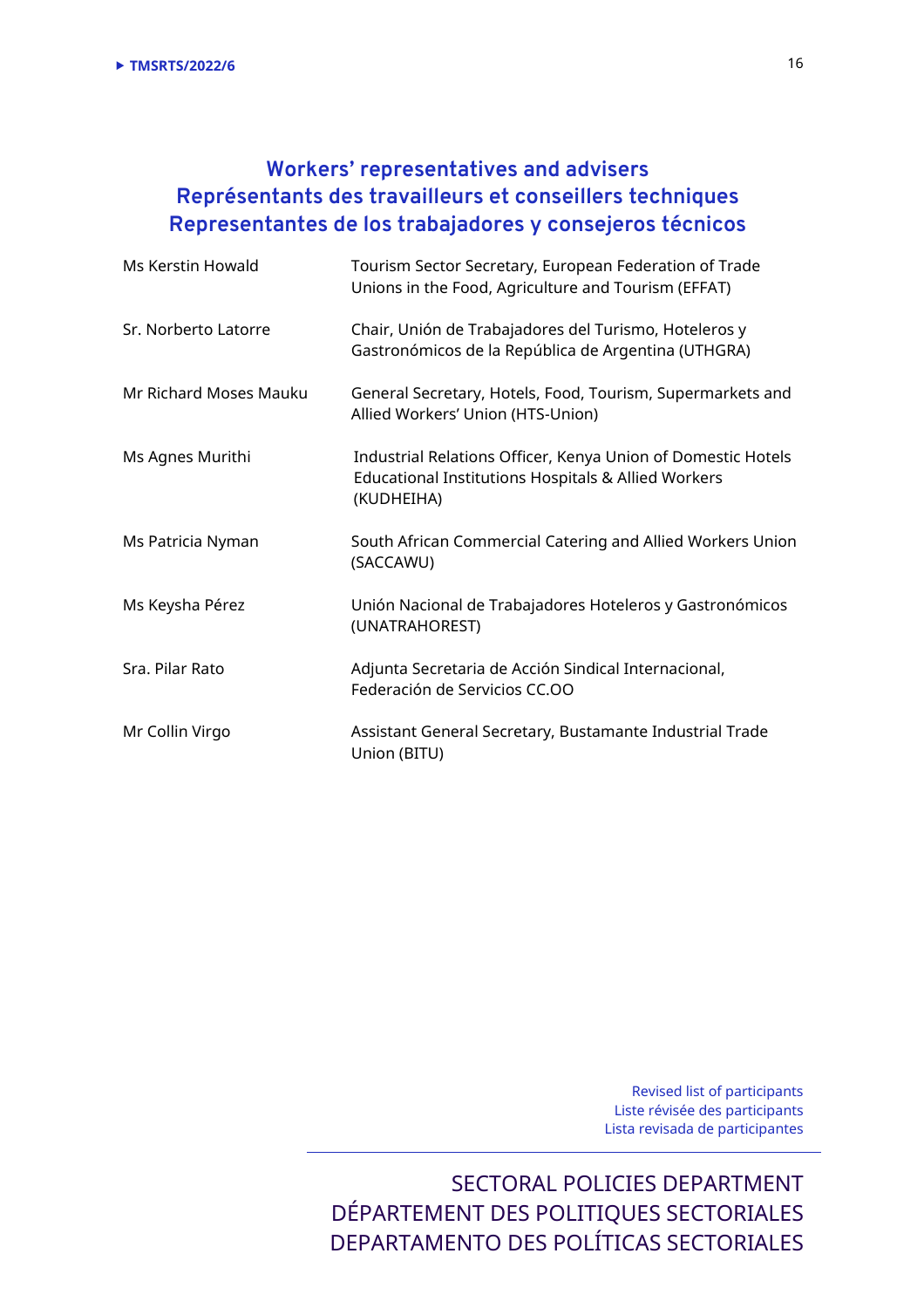# **Workers' observers Observateurs des travailleurs Observadores de los trabajadores**

| Sr. Marcial Cabrera     | Federación Unitaria de Trabajadores de Alimentación,<br>Agroindustria, Turismo, Servicio, Comercio y Conexos de<br>Nicaragua (FUTATSCON) |
|-------------------------|------------------------------------------------------------------------------------------------------------------------------------------|
| Mr John Caham-Clyne     | UNITE HERE                                                                                                                               |
| Mme Aurelie Egue        | Fédération des Syndicats de Travailleurs l'hôtellerie, du<br>Tourisme et Assimilés (FESYNTRA-HTA)                                        |
| Mr Emilio Ferrero       | International Union of Food, Agricultural, Hotel, Restaurant,<br>Catering, Tobacco and Allied Workers' Associations (IUF)                |
| Mr Andreas Gollner      | <b>VIDA</b>                                                                                                                              |
| Mr Tsuneyasu Goto       | Service-Tourism Rengo                                                                                                                    |
| Mr Jens-Petter Hagen    | Fellesforbundet                                                                                                                          |
| Sra. Patricia Mantovano | Unión de Trabajadores del Turismo, Hoteleros y<br>Gastronómicos de la República Argentina                                                |
| Mr Leke Success         | National Union of Hotel and Personal Services Workers<br>(NUPHSW)                                                                        |
| M. Saber Tibini         | Tunisian General Labour Union (FGAT-UGTT)                                                                                                |
| Ms Deograsia Vuluwa     | Director of Gender, Conservation, Hotels, Domestic, Social<br>Services and Consultancy Workers Union (CHODAWU)                           |
| Mr Hideo Washizaki      | Service-Tourism Rengo                                                                                                                    |
| Ms Rhea Chatterjee      | Assistant Secretary, Civil Aviation and Tourism Services,<br>International Transport Workers' Federation (ITF)                           |

Revised list of participants Liste révisée des participants Lista revisada de participantes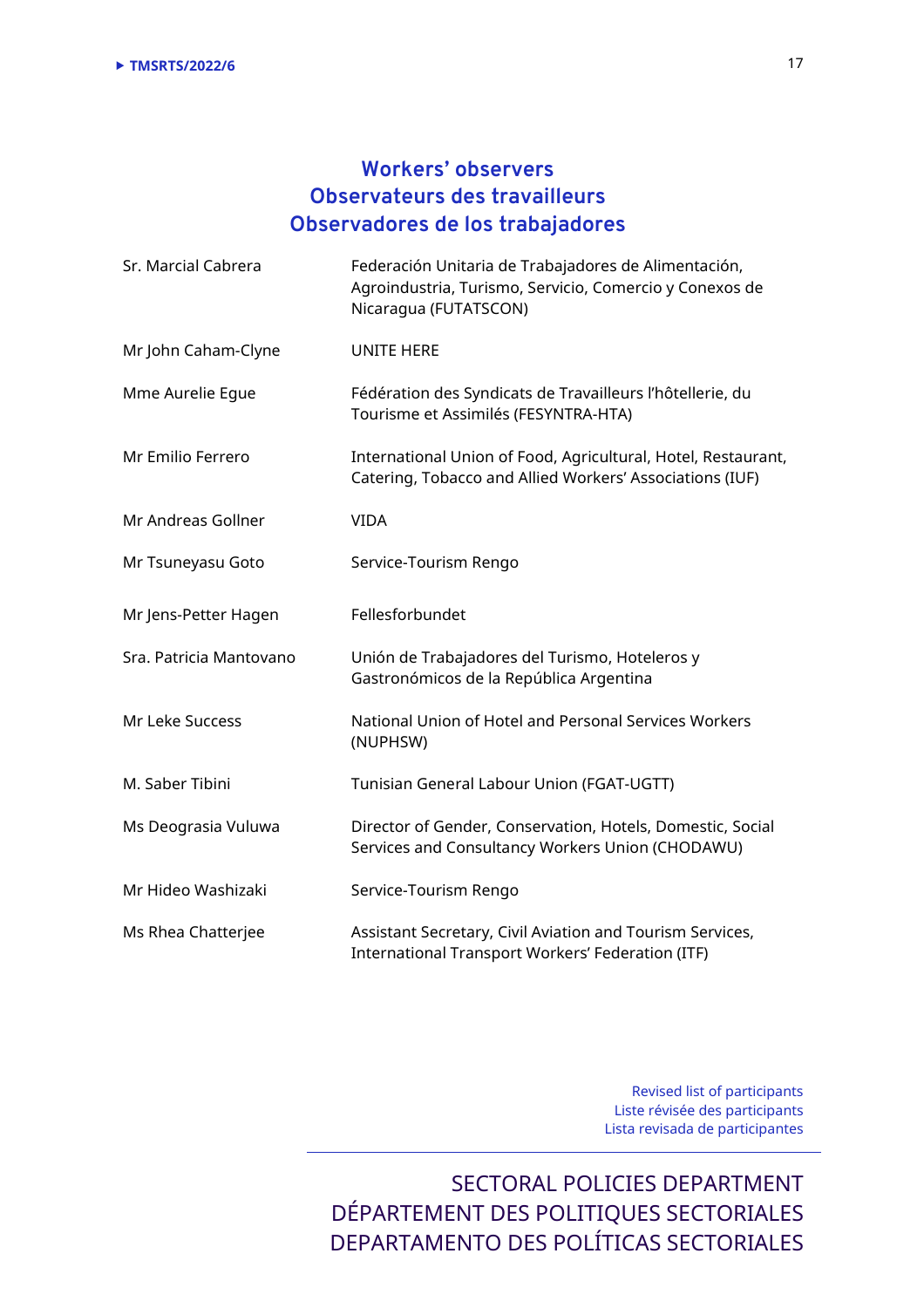# **Workers' secretariat Sécretariat des travailleurs Secretariado de los trabajadores**

| Mr Massimo Frattini    | International Officer, International Union of Food, Agricultural,<br>Hotel, Restaurant, Catering, Tobacco and Allied Workers'<br>Associations (IUF) |
|------------------------|-----------------------------------------------------------------------------------------------------------------------------------------------------|
| Ms María Teresa Llanos | Assistant Director, International Trade Union Confederation<br>(ITUC)                                                                               |

Revised list of participants Liste révisée des participants Lista revisada de participantes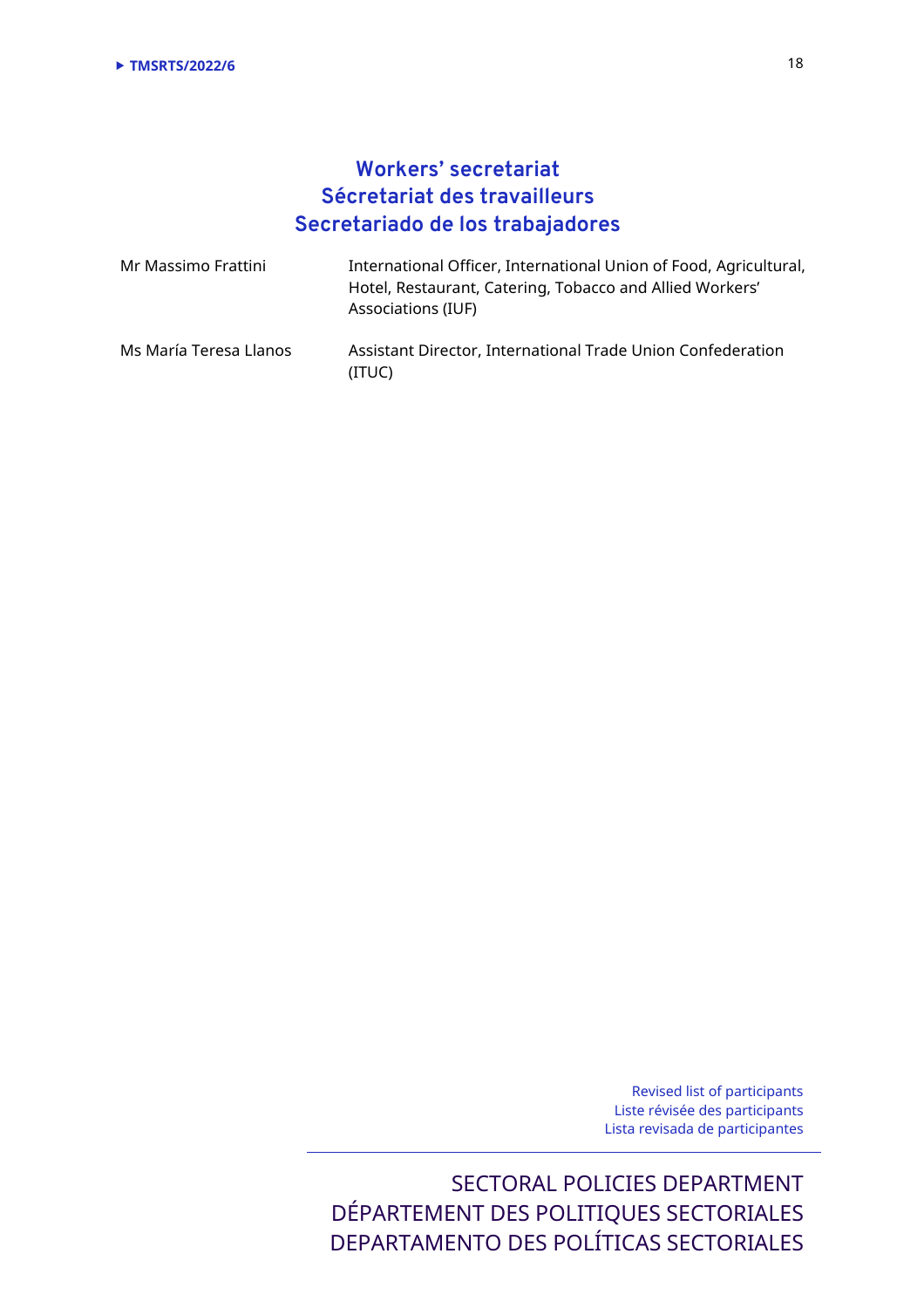**Persons representing the United Nations, specialized agencies and other official international organizations Personnes représentantes des Nations Unies, des institutions spécialisées et d'autres organisations internationales officielles Personas representantes de las Naciones Unidas, de los organismos especializados y de otras organizaciones internacionales oficiales** 

## **UNITED NATIONS WORLD TOURISM ORGANIZATION (UNWTO) ORGANISATION MONDIALE DU TOURISME (OMT) ORGANIZACION MUNDIAL DEL TURISMO (OMT)**

Ms Sandra Carvao Director, Tourism Market Intelligence and Competitiveness (TMIC) Department

## **UNITED NATIONS DEVELOPMENT PROGRAMME (UNDP) PROGRAMME DES NATIONS UNIES POUR LE DEVELOPPEMENT (PNUD) PROGRAMA DE LAS NACIONES UNIDAS PARA EL DESAROLLO (PNUD)**

| Mr Mansour Ndiyae          | Head, Inclusive Growth, BPPS                                 |
|----------------------------|--------------------------------------------------------------|
| Mr Xavier Hernandez Ferrer | Deputy Resident Representative, UNDP Dominican Republic      |
| Ms Luisa E. Bernal         | Policy Specialist, Sustainable Development and Finance, BPPS |
| Ms Terence Hay-Edie        | <b>Biodiversity Specialist</b>                               |

## **UNITED NATIONS ENVIRONMENT PROGRAMME (UNEP) PROGRAMME DES NATIONS UNIES POUR L'ENVIRONMENT (PNUE) PROGRAMA DE LAS NACIONES UNIDAS PARA EL MEDIO AMBIENTE (PNUMA)**

Ms Helena Rey de Assis Programme Officer

Revised list of participants Liste révisée des participants Lista revisada de participantes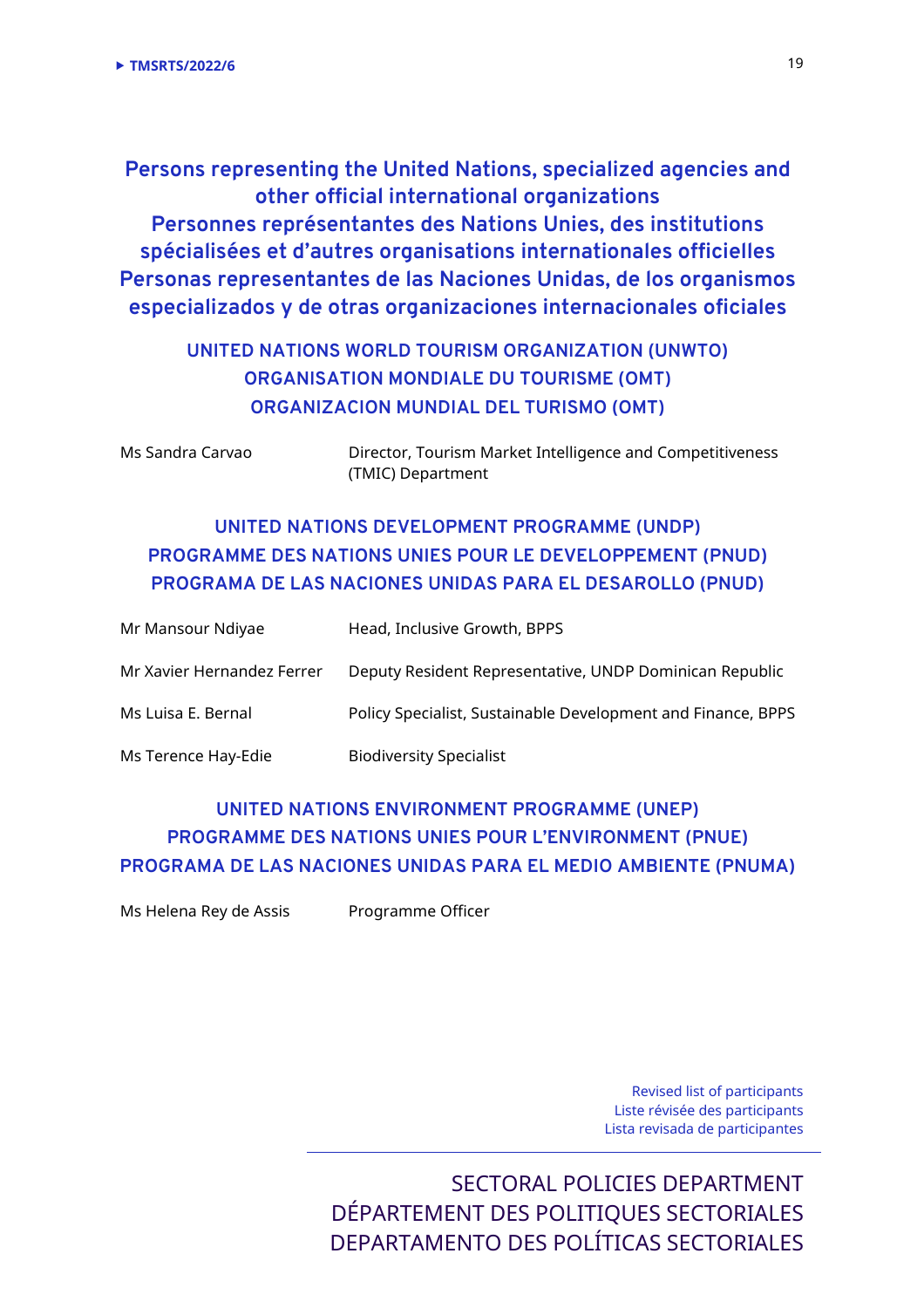## **ORGANISATION FOR ECONOMIC CO-OPERATION AND DEVELOPMENT (OECD) ORGANISATION DE COOPERATION ET DE DEVELOPPEMENT ECONOMIQUES (OCDE)**

Ms Jane Stacey **Head, Tourism Unit, OECD Centre for Entrepreneurship, SMEs,** Regions and Cities

> Revised list of participants Liste révisée des participants Lista revisada de participantes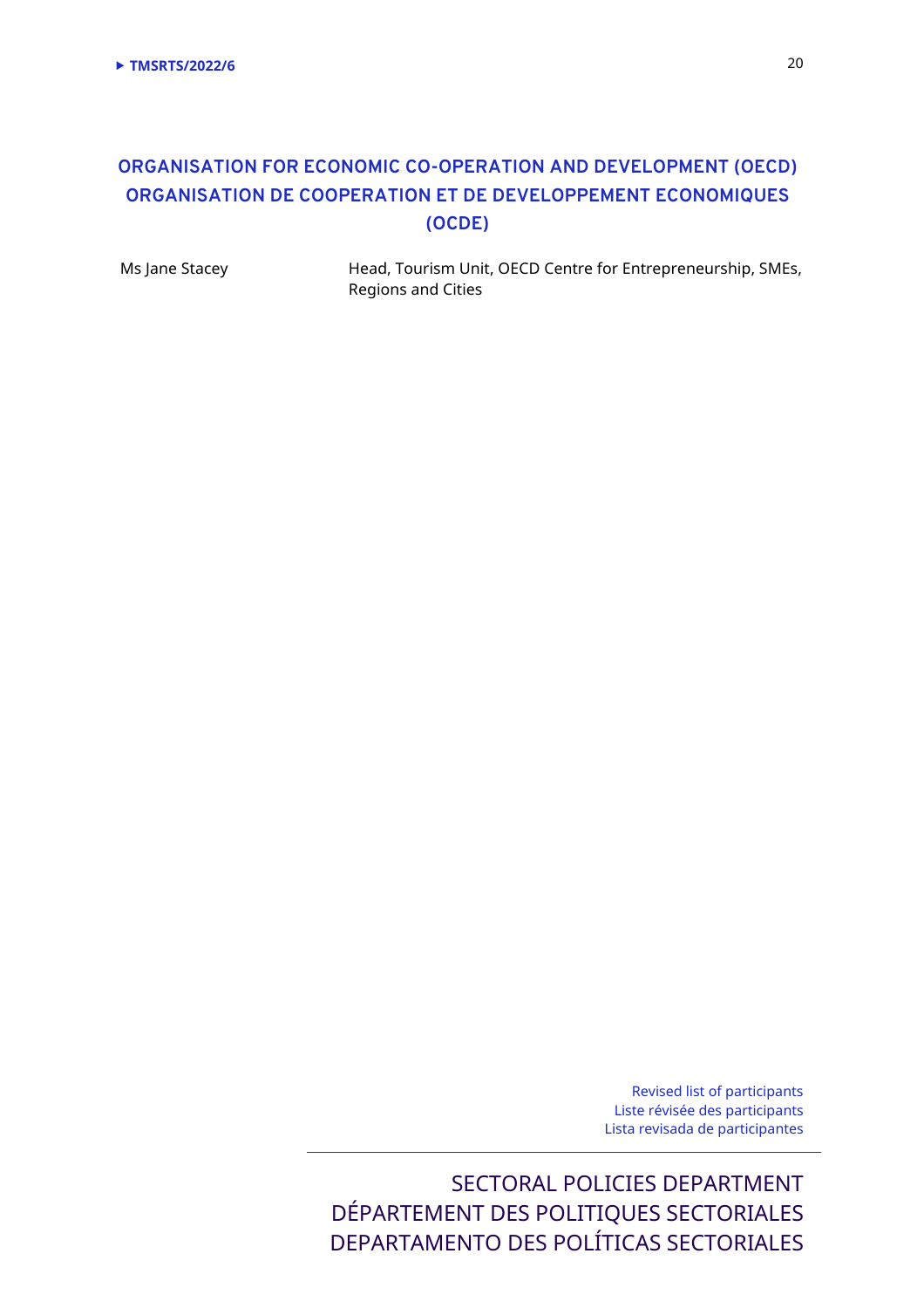## **Persons representing non-governmental international organizations Personnes représentantes d'organisations internationales nongouvernementales Personas representantes de organizaciones internacionales no gubernamentales**

**INTERNATIONAL UNION OF FOOD, AGRICULTURE, HOTEL, RESTAURANT, CATERING, TOBACO AND ALLIED WORKERS' ASSOCIATION (IUF) UNION INTERNATIONALE DES TRAVAILLEURS DE L'ALIMENTATION, DE L'AGRICULTURE, DE LHÔTELLERIE-RESTAURATION, DU TABAC ET DES BRANCHES CONNEXES (UITA) UNION INTERNATIONAL DE TRABAJADORES DE LA ALIMENTACION, AGRICOLAS, HOTELES, RESTAURANTES, TABACO Y AFINES** 

Mr Massimo Frattini **International Officer** 

#### **SUSTINABLE HOSPITALITY ALLIANCE**

Ms Hemma Varma **Head of Human Rights** 

## **INTERNATIONAL ORGANIZATION OF EMPLOYERS (IOE) ORGANISATION INTERNATIONALE DES EMPLOYEURS (OIE) ORGANIZACIÓN INTERNACIONAL DE EMPLEADORES (OIE)**

Mr Matias Espinosa **Adviser** 

## **INTERNATIONAL TRADE UNION CONFEDERATION (ITUC) CONFÉDÉRATION SYNDICALE INTERNATIONAL (CSI) CONFEDERACIÓN SINDICAL INTERNACIONAL (CSI)**

Ms María Teresa Llanos Assistant Director

Revised list of participants Liste révisée des participants Lista revisada de participantes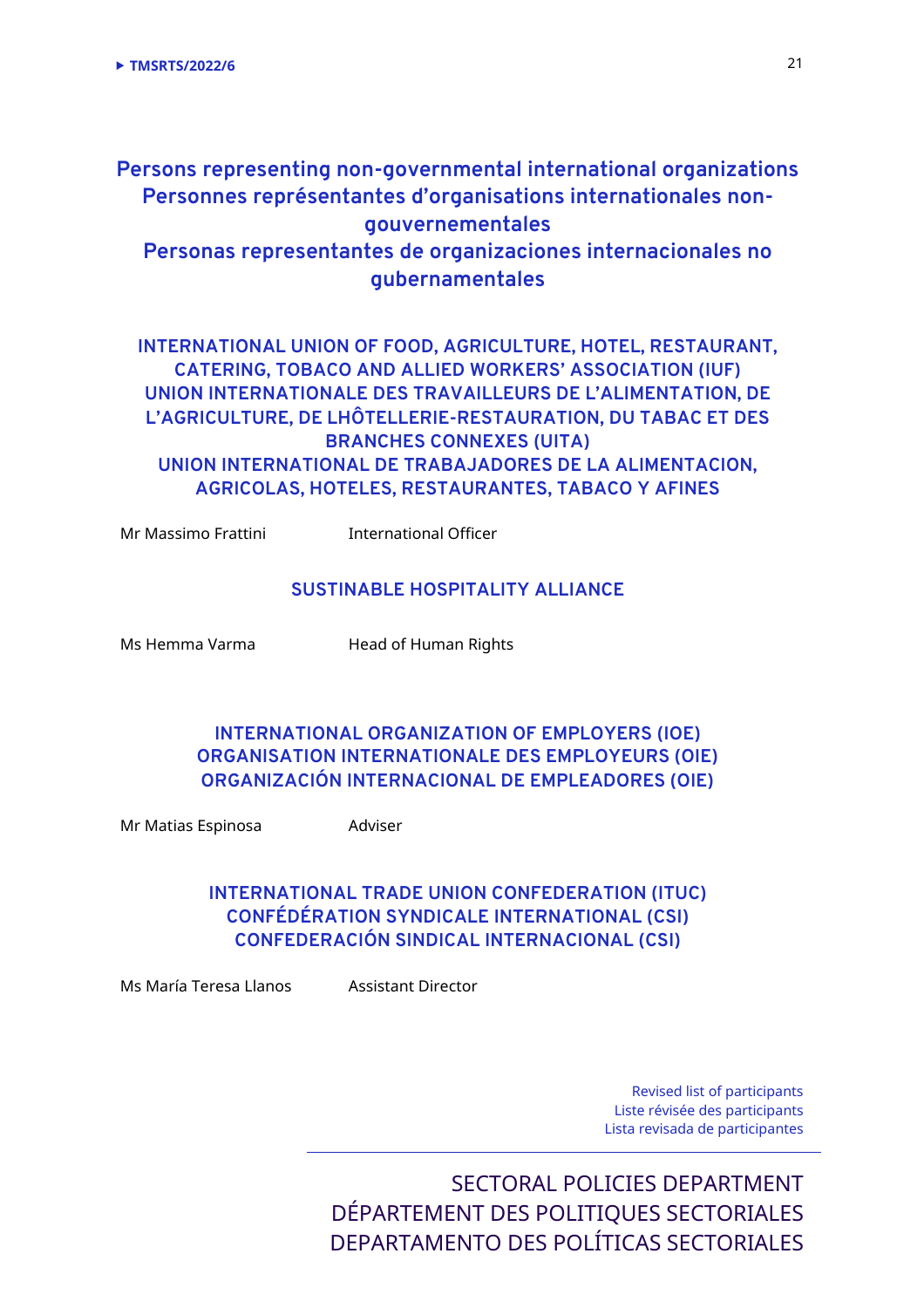## **BUSINESS AFRICA**

| Mr Michael Macharia | Chief Executive Officer, Kenya Association of Hotelkeepers &<br>Caterers |
|---------------------|--------------------------------------------------------------------------|
| Mr Samson Mugwe     | Ag. Head, Finance and Procurement                                        |

Revised list of participants Liste révisée des participants Lista revisada de participantes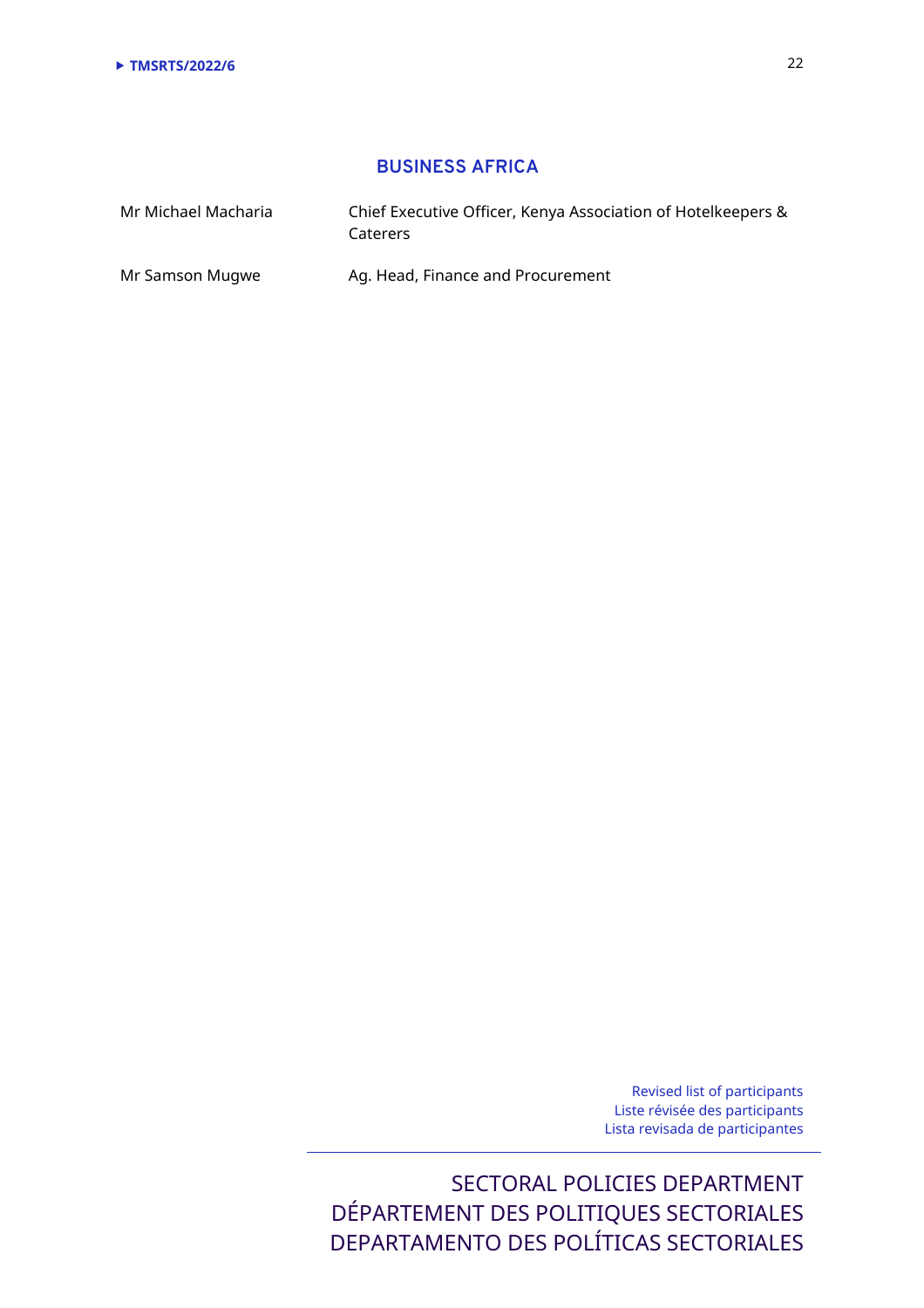# **Secretariat of the meeting Secrétariat de la réunion Secretaría de la reunión**

| Secretary-General:<br>Secrétaire générale:<br>Secretaria General:                                                                                                                                                           | Ms Alette van Leur                                                                                  |
|-----------------------------------------------------------------------------------------------------------------------------------------------------------------------------------------------------------------------------|-----------------------------------------------------------------------------------------------------|
| Deputy Secretary-General:<br>Secrétaire générale adjoint:<br>Secretario General Adjunto:                                                                                                                                    | Mr Shinichi Akiyama                                                                                 |
| <b>Executive Secretary:</b><br>Secrétaire exécutive:<br>Secretaria Ejecutiva:                                                                                                                                               | Ms Lucie Servoz                                                                                     |
| Head of Unit<br>(Forestry, Agriculture, Construction and<br>Tourism):<br>Chef d'Unité<br>Forestrie, agriculture, construction et<br>tourisme):<br>Jefe de Unidad<br>(Silvicultura, agricultura, construcción y<br>turismo): | Ms Mariangels Fortuny                                                                               |
|                                                                                                                                                                                                                             | Mr Bolormaa Tumurchudur-Klok (EMPLOYMENT)<br>Ms Na Eun Mun (ENTERPRISES)<br>Mr Esteban Tromel (GED) |

Experts: Expertos:

Mr Esteban Tromel (GED) Ms Susan Hayter (GOVERNANCE) Mr Shengli Niu (LABADMIN/OSH) Ms Cristina Campayo Soriano (NORMES) Ms Rishabh Dhir (RESEARCH) Mr Kroum Markov (SOCPRO) Ms Christiane Kuptsch (WORKQUALITY)

Report writers: Rédacteurs du rapport: Redactores del informe:

Mr Mark Johnson

Revised list of participants Liste révisée des participants Lista revisada de participantes